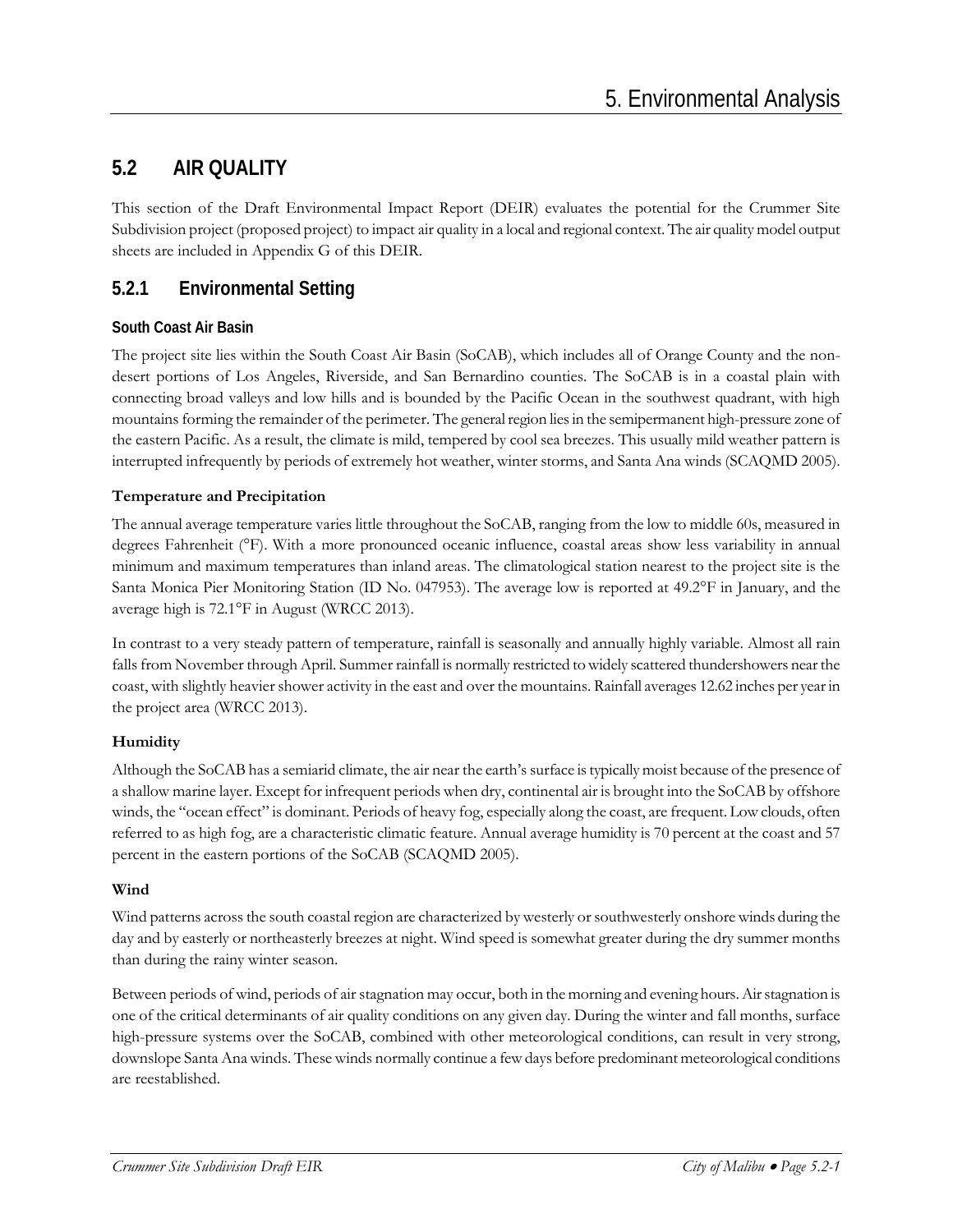The mountain ranges to the east affect the transport and diffusion of pollutants by inhibiting their eastward transport. Air quality in the SoCAB generally ranges from fair to poor and is similar to air quality in most of coastal southern California. The entire region experiences heavy concentrations of air pollutants during prolonged periods of stable atmospheric conditions (SCAQMD 2005).

#### **Inversions**

In conjunction with the two characteristic wind patterns that affect the rate and orientation of horizontal pollutant transport, there are two similarly distinct types of temperature inversions that control the vertical depth through which pollutants are mixed. These are the marine/subsidence inversion and the radiation inversion. The combination of winds and inversions are critical determinants in leading to the highly degraded air quality in summer and the generally good air quality in the winter in the project area (SCAQMD 2005).

#### **Air Pollutants of Concern**

#### **Criteria Air Pollutants**

Pollutants emitted into the ambient air by stationary and mobile sources are regulated by federal and state law. Air pollutants are categorized as primary or secondary. Primary air pollutants are emitted directly from sources. Carbon monoxide (CO), volatile organic compounds (VOC), nitrogen dioxide (NO2), sulfur dioxide (SO2), coarse inhalable particulate matter ( $\text{PM}_{10}$ ), fine inhalable particulate matter ( $\text{PM}_{2.5}$ ), and lead ( $\text{Pb}$ ) are primary air pollutants. Of these, CO, SO2, NO2, PM10, and PM2.5 are "criteria air pollutants," which means that ambient air quality standards (AAQS) have been established for them. VOC and oxides of nitrogen  $(NO<sub>x</sub>)$  are air pollutant precursors that form secondary criteria pollutants through chemical and photochemical reactions in the atmosphere. Ozone  $(O_3)$  and  $NO_2$  are the principal secondary pollutants. A description of each of the primary and secondary criteria air pollutants and their known health effects is presented below.

*Carbon Monoxide (CO)* is a colorless, odorless, toxic gas produced by incomplete combustion of carbon substances, such as gasoline or diesel fuel. CO is a primary criteria air pollutant. CO concentrations tend to be the highest during winter mornings with little to no wind, when surface-based inversions trap the pollutant at ground levels. Because CO is emitted directly from internal combustion, engines and motor vehicles operating at slow speeds are the primary source of CO in the SoCAB. The highest ambient CO concentrations are generally found near traffic-congested corridors and intersections. The primary adverse health effect associated with CO is interference with normal oxygen transfer to the blood, which may result in tissue oxygen deprivation (SCAQMD 2005). The SoCAB is designated under the California and National AAQS as being in attainment of CO criteria levels (CARB 2011).

*Volatile Organic Compounds (VOC)* are compounds composed primarily of atoms of hydrogen and carbon. Internal combustion associated with motor vehicle usage is the major source of hydrocarbons. Other sources of VOCs include evaporative emissions associated with the use of paints and solvents, the application of asphalt paving, and the use of household consumer products such as aerosols. There are no ambient air quality standards established for VOCs. However, because they contribute to the formation of O3, the South Coast Air Quality Management District (SCAQMD) has established a significance threshold for this pollutant (SCAQMD 2005).

*Nitrogen Oxides (NO<sub>x</sub>)* are a byproduct of fuel combustion and contribute to the formation of O<sub>3</sub>, PM<sub>10</sub>, and PM<sub>2.5</sub>. The two major forms of  $NO_x$  are nitric oxide (NO) and nitrogen dioxide (NO<sub>2</sub>). The principal form of NO<sub>2</sub> produced by combustion is NO, but NO reacts with oxygen to form NO2, creating the mixture of NO and NO2 commonly called  $NO<sub>x</sub>$ .  $NO<sub>2</sub>$  acts as an acute irritant and, in equal concentrations, is more injurious than NO. At atmospheric concentrations, however,  $NO<sub>2</sub>$  is only potentially irritating. There is some indication of a relationship between  $NO<sub>2</sub>$ and chronic pulmonary fibrosis. Some increase in bronchitis in children (two and three years old) has also been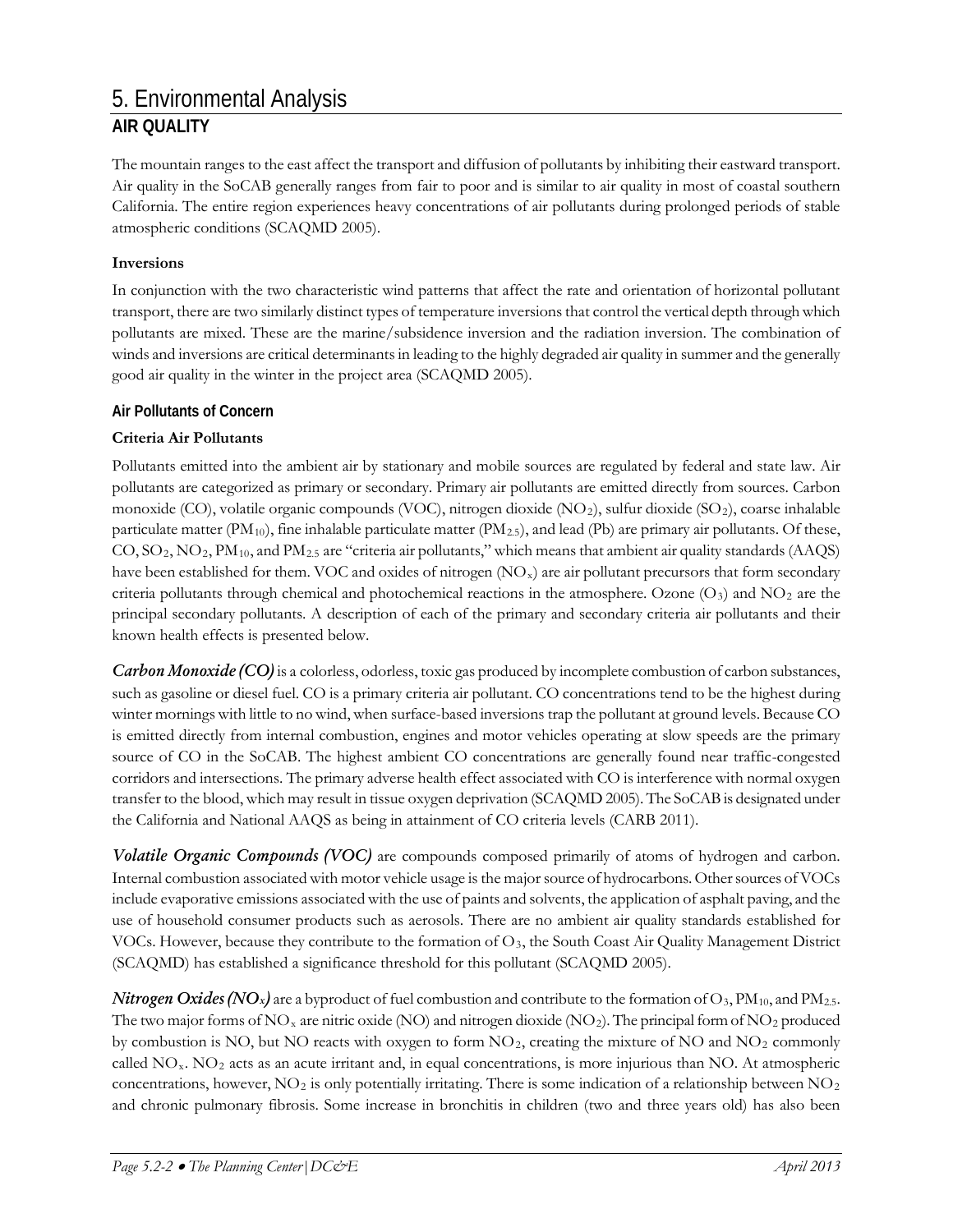observed at concentrations below 0.3 part per million (ppm).  $NO<sub>2</sub>$  absorbs blue light; the result is a brownish-red cast to the atmosphere and reduced visibility. NO is a colorless, odorless gas formed from atmospheric nitrogen and oxygen when combustion takes place under high temperature and/or high pressure (SCAQMD 2005). The SoCAB is designated as an attainment area for NO2 under the National AAQS and nonattainment under the California AAQS (CARB 2011).

*Sulfur Dioxide* (SO<sub>2</sub>) is a colorless, pungent, irritating gas formed by the combustion of sulfurous fossil fuels. It enters the atmosphere as a result of burning high-sulfur-content fuel oils and coal and from chemical processes at chemical plants and refineries. Gasoline and natural gas have very low sulfur content and do not release significant quantities of  $SO_2$  (SCAQMD 2005). When sulfur dioxide forms sulfates (SO<sub>4</sub>) in the atmosphere, together these pollutants are referred to as sulfur oxides  $(SO<sub>x</sub>)$ . Thus,  $SO<sub>2</sub>$  is both a primary and secondary criteria air pollutant. At sufficiently high concentrations,  $SO_2$  may irritate the upper respiratory tract. At lower concentrations and when combined with particulates,  $SO_2$  may do greater harm by injuring lung tissue. The SoCAB is designated as attainment under the California and National AAQS (CARB 2011).

*Suspended Particulate Matter (PM10 and PM2.5)* consists of finely divided solids or liquids such as soot, dust, aerosols, fumes, and mists. Two forms of fine particulates are now recognized and regulated. Inhalable coarse particles, or  $PM_{10}$ , include the particulate matter with an aerodynamic diameter of 10 microns (i.e., 10 millionths of a meter or 0.0004 inch) or less. Inhalable fine particles, or  $PM_{2.5}$ , have an aerodynamic diameter of 2.5 microns (i.e., 2.5 millionths of a meter or 0.0001 inch) or less. Particulate discharge into the atmosphere results primarily from industrial, agricultural, construction, and transportation activities. However, wind action on arid landscapes also contributes substantially to local particulate loading (i.e., fugitive dust). Both  $PM_{10}$  and  $PM_{2.5}$  may adversely affect the human respiratory system, especially in people who are naturally sensitive or susceptible to breathing problems (SCAQMD 2005).

The US Environmental Protection Agency's (EPA) scientific review concluded that PM2.5, which penetrates deeply into the lungs, is more likely than  $PM_{10}$  to contribute to health effects and at concentrations that extend well below those allowed by the current PM<sub>10</sub> standards. These health effects include premature death and increased hospital admissions and emergency room visits (primarily the elderly and individuals with cardiopulmonary disease); increased respiratory symptoms and disease (children and individuals with cardiopulmonary disease such as asthma); decreased lung functions (particularly in children and individuals with asthma); and alterations in lung tissue and structure and in respiratory tract defense mechanisms. Diesel particulate matter (DPM) is classified by the California Air Resources Board (CARB) as a carcinogen. The SoCAB is a nonattainment area for PM<sub>2.5</sub> and PM<sub>10</sub> under California and National AAQS (CARB 2011).[1](#page-2-0)

*Ozone (O3)* is commonly referred to as "smog" and is a gas that is formed when VOCs and NO<sub>x</sub>, both by-products of internal combustion engine exhaust, undergo photochemical reactions in the presence of sunlight. O<sub>3</sub> is a secondary criteria air pollutant. O<sub>3</sub> concentrations are generally highest during the summer months when direct sunlight, light winds, and warm temperatures create favorable conditions for the formation of this pollutant. O<sub>3</sub> poses a health threat to those who already suffer from respiratory diseases as well as to healthy people. Additionally, O<sub>3</sub> has been tied to crop damage, typically in the form of stunted growth and premature death.  $O<sub>3</sub>$  can also act as a corrosive, resulting in property damage such as the degradation of rubber products (SCAQMD 2005). The SoCAB is designated as extreme nonattainment under the California AAQS (1-hour and 8-hour) and National AAQS (8-hour) (CARB 2011).

<span id="page-2-0"></span><sup>&</sup>lt;sup>1</sup> CARB approved the SCAQMD's request to redesignate the SoCAB from serious nonattainment for  $PM_{10}$  to attainment for  $PM_{10}$ under the National AAQS on March 25, 2010, because the SoCAB has not violated federal 24-hour PM<sub>10</sub> standards during the period from 2004 to 2007. However, the EPA has not yet approved this request.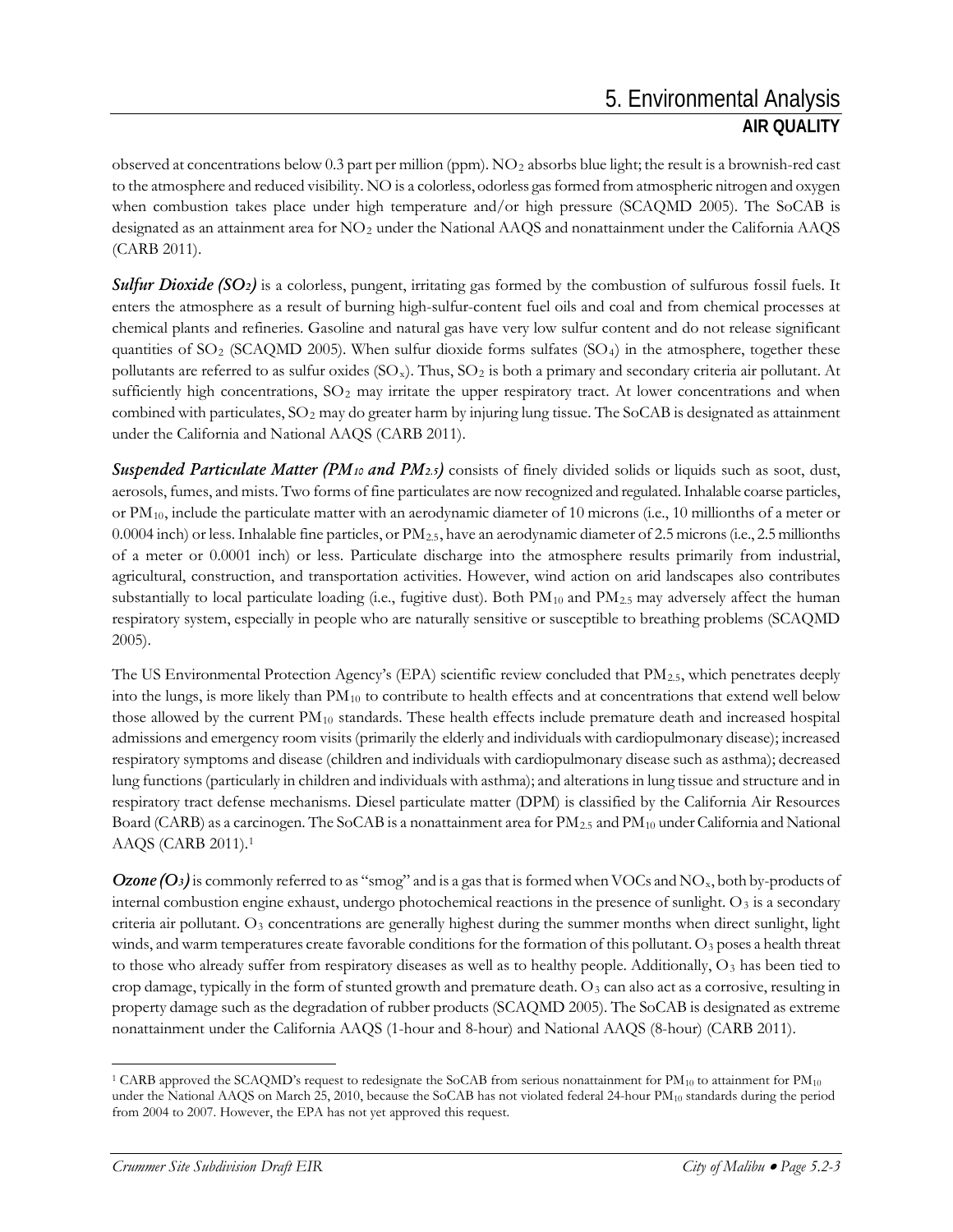*Lead (Pb)* concentrations decades ago exceeded the state and federal AAQS by a wide margin, but have not exceeded state or federal air quality standards at any regular monitoring station since 1982 (SCAQMD 2005). However, in 2008 the EPA and CARB adopted more strict lead standards, and special monitoring sites immediately downwind of lead sources<sup>[2](#page-3-0)</sup> recorded very localized violations of the new state and federal standards. As a result of these localized violations, the Los Angeles County portion of the SoCAB was designated in 2010 as nonattainment under the California and National AAQS for lead (CARB 2011). The project is not characteristic of industrial-type projects that have the potential to emit lead. Therefore, lead is not a pollutant of concern for the project.

### **Toxic Air Contaminants**

The public's exposure to air pollutants classified as toxic air contaminants (TACs) is a significant environmental health issue in California. In 1983, the California Legislature enacted a program to identify the health effects of TACs and to reduce exposure to these contaminants to protect the public health. The California Health and Safety Code defines a TAC as "an air pollutant which may cause or contribute to an increase in mortality or in serious illness, or which may pose a present or potential hazard to human health." A substance that is listed as a hazardous air pollutant (HAP) pursuant to Section 112(b) of the federal Clean Air Act (42 United States Code §7412[b]) is a toxic air contaminant. Under state law, the California Environmental Protection Agency (Cal/EPA), acting through CARB, is authorized to identify a substance as a TAC if it determines that the substance is an air pollutant that may cause or contribute to an increase in mortality or to an increase in serious illness, or may pose a present or potential hazard to human health.

California regulates TACs primarily through Assembly Bill (AB) 1807 (Tanner Air Toxics Act) and AB 2588 (Air Toxics "Hot Spot" Information and Assessment Act of 1987). The Tanner Air Toxics Act sets forth a formal procedure for CARB to designate substances as TACs. Once a TAC is identified, CARB adopts an "airborne toxics control measure" for sources that emit designated TACs. If there is a safe threshold for a substance (i.e., a point below which there is no toxic effect), the control measure must reduce exposure to below that threshold. If there is no safe threshold, the measure must incorporate toxics best available control technology to minimize emissions. To date, CARB has established formal control measures for 11 TACs, all of which are identified as having no safe threshold.

Under AB 2588, toxic air contaminant emissions from individual facilities are quantified and prioritized by the air quality management district or air pollution control district. High priority facilities are required to perform a health risk assessment and, if specific thresholds are exceeded, are required to communicate the results to the public in the form of notices and public meetings.

By the last update to the TAC list in December 1999, CARB had designated 244 compounds as TACs (CARB 1999). Additionally, CARB has implemented control measures for a number of compounds that pose high risks and show potential for effective control. The majority of the estimated health risks from TACs can be attributed to relatively few compounds, the most important being particulate matter from diesel-fueled engines.

In 1998, CARB identified particulate emissions from diesel-fueled engines (diesel PM) as a TAC. Previously, the individual chemical compounds in diesel exhaust were considered TACs. Almost all diesel exhaust particle mass is 10 microns or less in diameter. Because of their extremely small size, these particles can be inhaled and eventually trapped in the bronchial and alveolar regions of the lung.

<span id="page-3-0"></span> <sup>2</sup> Source-oriented monitors record concentrations of lead at lead-related industrial facilities in the SoCAB, which include Exide Technologies in the City of Commerce; Quemetco, Inc., in the City of Industry; Trojan Battery Company in Santa Fe Springs; and Exide Technologies in Vernon. Monitoring conducted between 2004 through 2007 identified that the Trojan Battery Company and Exide Technologies exceed the federal standards (SCAQMD 2010).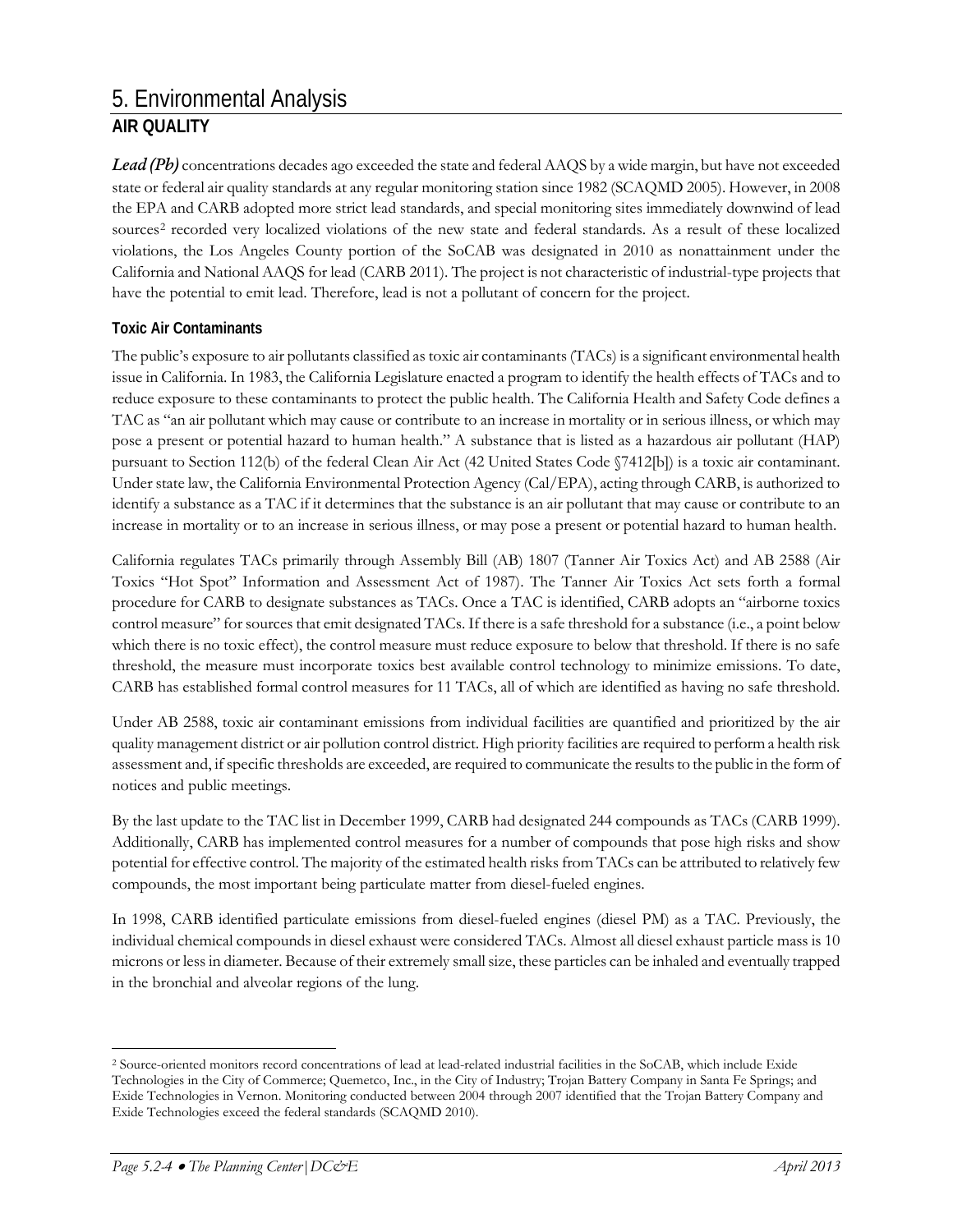In 2000, SCAQMD conducted a study on ambient concentrations of TACs and estimated the potential health risks from air toxics. The results showed that the overall risk for excess cancer from a lifetime exposure to ambient levels of air toxics was about 1,400 in a million. The largest contributor to this risk was diesel exhaust, accounting for 71 percent of the air toxics risk. In 2008, SCAQMD conducted its third update to its study on ambient concentrations of TACs and estimated the potential health risks from air toxics. The results showed that the overall risk for excess cancer from a lifetime exposure to ambient levels of air toxics was about 1,200 in one million. The largest contributor to this risk was diesel exhaust, accounting for approximately 84 percent of the air toxics risk (SCAQMD 2008).

### **Regulatory Framework**

AAQS have been promulgated at the local, state, and federal levels for criteria pollutants. The project site is in the SoCAB and is subject to the rules and regulations imposed by SCAQMD as well as the California AAQS adopted by CARB and federal AAQS.

### **Ambient Air Quality Standards**

The Clean Air Act (CAA) was passed in 1963 by the US Congress and has been amended several times. The 1970 Clean Air Act amendments strengthened previous legislation and laid the foundation for the regulatory scheme of the 1970s and 1980s. In 1977, Congress again added several provisions, including nonattainment requirements for areas not meeting National AAQS and the Prevention of Significant Deterioration program. The 1990 amendments represent the latest in a series of federal efforts to regulate the protection of air quality in the United States. The CAA allows states to adopt more stringent standards or to include other pollution species. The California Clean Air Act (CCAA), signed into law in 1988, requires all areas of the state to achieve and maintain the California AAQS by the earliest practical date. The California AAQS tend to be more restrictive than the National AAQS, based on even greater health and welfare concerns.

These National AAQS and California AAQS are the levels of air quality considered to provide a margin of safety in the protection of the public health and welfare. They are designed to protect "sensitive receptors" most susceptible to further respiratory distress, such as asthmatics, the elderly, very young children, people already weakened by other disease or illness, and persons engaged in strenuous work or exercise. Healthy adults can tolerate occasional exposure to air pollutant concentrations considerably above these minimum standards before adverse effects are observed.

Both California and the federal government have established health-based AAQS for seven air pollutants. As shown in Table 5.2-1, these pollutants include  $O_3$ ,  $NO_2$ ,  $CO$ ,  $SO_2$ ,  $PM_{10}$ ,  $PM_{2.5}$ , and lead (Pb). In addition, the state has set standards for sulfates, hydrogen sulfide, vinyl chloride, and visibility-reducing particles. These standards are designed to protect the health and welfare of the populace with a reasonable margin of safety.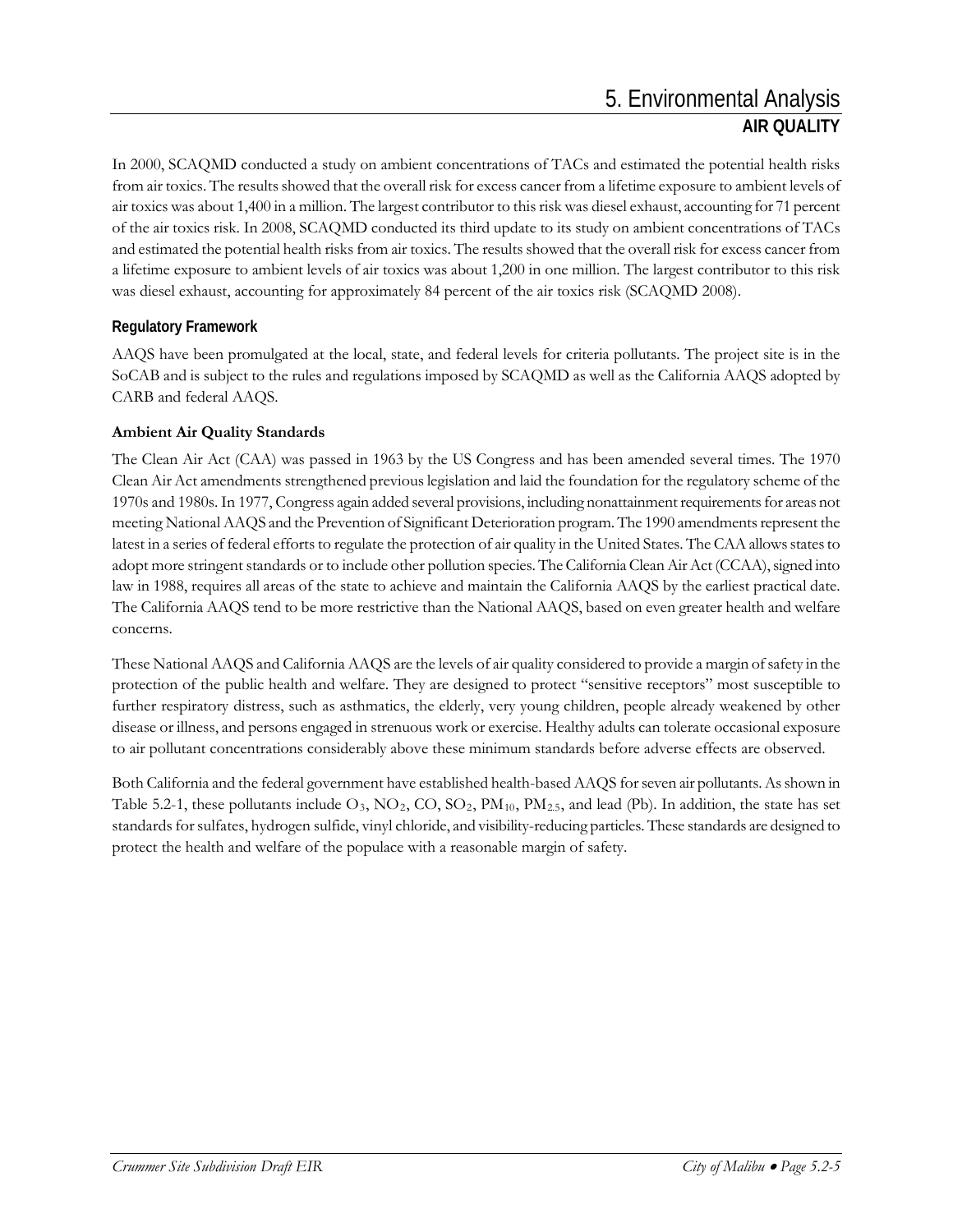|                                         |                           | <b>Didition as for Unional Undianity</b>                    |                                    |                                                                                                                                                                                                                                                                                                                                                                                                                 |
|-----------------------------------------|---------------------------|-------------------------------------------------------------|------------------------------------|-----------------------------------------------------------------------------------------------------------------------------------------------------------------------------------------------------------------------------------------------------------------------------------------------------------------------------------------------------------------------------------------------------------------|
| Pollutant                               | <b>Averaging Time</b>     | California<br>Standard                                      | <b>Federal Primary</b><br>Standard | <b>Major Pollutant Sources</b>                                                                                                                                                                                                                                                                                                                                                                                  |
| Ozone $(O_3)$                           | 1 hour                    | 0.09 ppm                                                    | $\star$                            |                                                                                                                                                                                                                                                                                                                                                                                                                 |
|                                         | 8 hours                   | 0.070 ppm                                                   | 0.075 ppm                          | Motor vehicles, paints, coatings, and solvents.                                                                                                                                                                                                                                                                                                                                                                 |
| Carbon Monoxide<br>(CO)                 | 1 hour                    | 20 ppm                                                      | 35 ppm                             | Internal combustion engines, primarily gasoline-                                                                                                                                                                                                                                                                                                                                                                |
|                                         | 8 hours                   | 9.0 ppm                                                     | 9 ppm                              | powered motor vehicles.                                                                                                                                                                                                                                                                                                                                                                                         |
| Nitrogen Dioxide                        | Annual Average            | 0.030 ppm                                                   | 0.053 ppm                          | Motor vehicles, petroleum-refining operations,                                                                                                                                                                                                                                                                                                                                                                  |
| (NO <sub>2</sub> )                      | 1 hour                    | 0.18 ppm                                                    | 0.100 ppm                          | industrial sources, aircraft, ships, and railroads.                                                                                                                                                                                                                                                                                                                                                             |
| Sulfur Dioxide                          | Annual Arithmetic<br>Mean |                                                             | $0.030$ ppm <sup>2</sup>           |                                                                                                                                                                                                                                                                                                                                                                                                                 |
| (SO <sub>2</sub> )                      | 1 hour                    | 0.25 ppm                                                    | $0.075$ ppm <sup>1</sup>           | Fuel combustion, chemical plants, sulfur recovery<br>plants, and metal processing.                                                                                                                                                                                                                                                                                                                              |
|                                         | 24 hours                  | $0.04$ ppm                                                  | $0.014$ ppm <sup>2</sup>           |                                                                                                                                                                                                                                                                                                                                                                                                                 |
| Respirable Coarse<br>Particulate Matter | Annual Arithmetic<br>Mean | $20 \mu g/m^3$                                              |                                    | Dust and fume-producing construction, industrial,<br>and agricultural operations, combustion,                                                                                                                                                                                                                                                                                                                   |
| $(PM_{10})$                             | 24 hours                  | 50 $\mu$ g/m <sup>3</sup>                                   | 150 $\mu$ g/m <sup>3</sup>         | atmospheric photochemical reactions, and natural<br>activities (e.g., wind-raised dust and ocean sprays).                                                                                                                                                                                                                                                                                                       |
| Respirable Fine<br>Particulate Matter   | Annual Arithmetic<br>Mean | 12 $\mu$ g/m <sup>3</sup>                                   | 15 $\mu$ g/m <sup>3, 3</sup>       | Dust and fume-producing construction, industrial,<br>and agricultural operations, combustion,                                                                                                                                                                                                                                                                                                                   |
| (PM <sub>2.5</sub> )                    | 24 hours                  | $\star$                                                     | $35 \mu g/m^3$                     | atmospheric photochemical reactions, and natural<br>activities (e.g., wind-raised dust and ocean sprays).                                                                                                                                                                                                                                                                                                       |
|                                         | Monthly                   | $1.5 \mu g/m3$                                              |                                    |                                                                                                                                                                                                                                                                                                                                                                                                                 |
| Lead (Pb)                               | Quarterly                 | $\star$                                                     | $1.5 \mu g/m3$                     | Present source: lead smelters, battery<br>manufacturing & recycling facilities. Past source:                                                                                                                                                                                                                                                                                                                    |
|                                         | 3-Month Average           | $\star$                                                     | $0.15 \mu g/m^3$                   | combustion of leaded gasoline.                                                                                                                                                                                                                                                                                                                                                                                  |
| Sulfates (SO <sub>4</sub> )             | 24 hours                  | $25 \mu g/m^3$                                              |                                    | Industrial processes.                                                                                                                                                                                                                                                                                                                                                                                           |
| Visibility-Reducing<br>Particles        | 8 hours                   | $ExCo = 0.23/km$<br>visibility of 10≥<br>miles <sup>1</sup> | No Federal<br>Standard             | Visibility-reducing particles consist of suspended<br>particulate matter, which is a complex mixture of<br>tiny particles that consists of dry solid fragments,<br>solid cores with liquid coatings, and small droplets<br>of liquid. These particles vary greatly in shape, size<br>and chemical composition, and can be made up of<br>many different materials such as metals, soot, soil,<br>dust, and salt. |
| Hydrogen Sulfide                        | 1 hour                    | 0.03 ppm                                                    | No Federal<br>Standard             | Hydrogen sulfide (H <sub>2</sub> S) is a colorless gas with the<br>odor of rotten eggs. It is formed during bacterial<br>decomposition of sulfur-containing organic<br>substances. Also, it can be present in sewer gas<br>and some natural gas, and can be emitted as the<br>result of geothermal energy exploitation.                                                                                         |

### **Table 5.2-1 Ambient Air Quality Standards for Criteria Pollutants**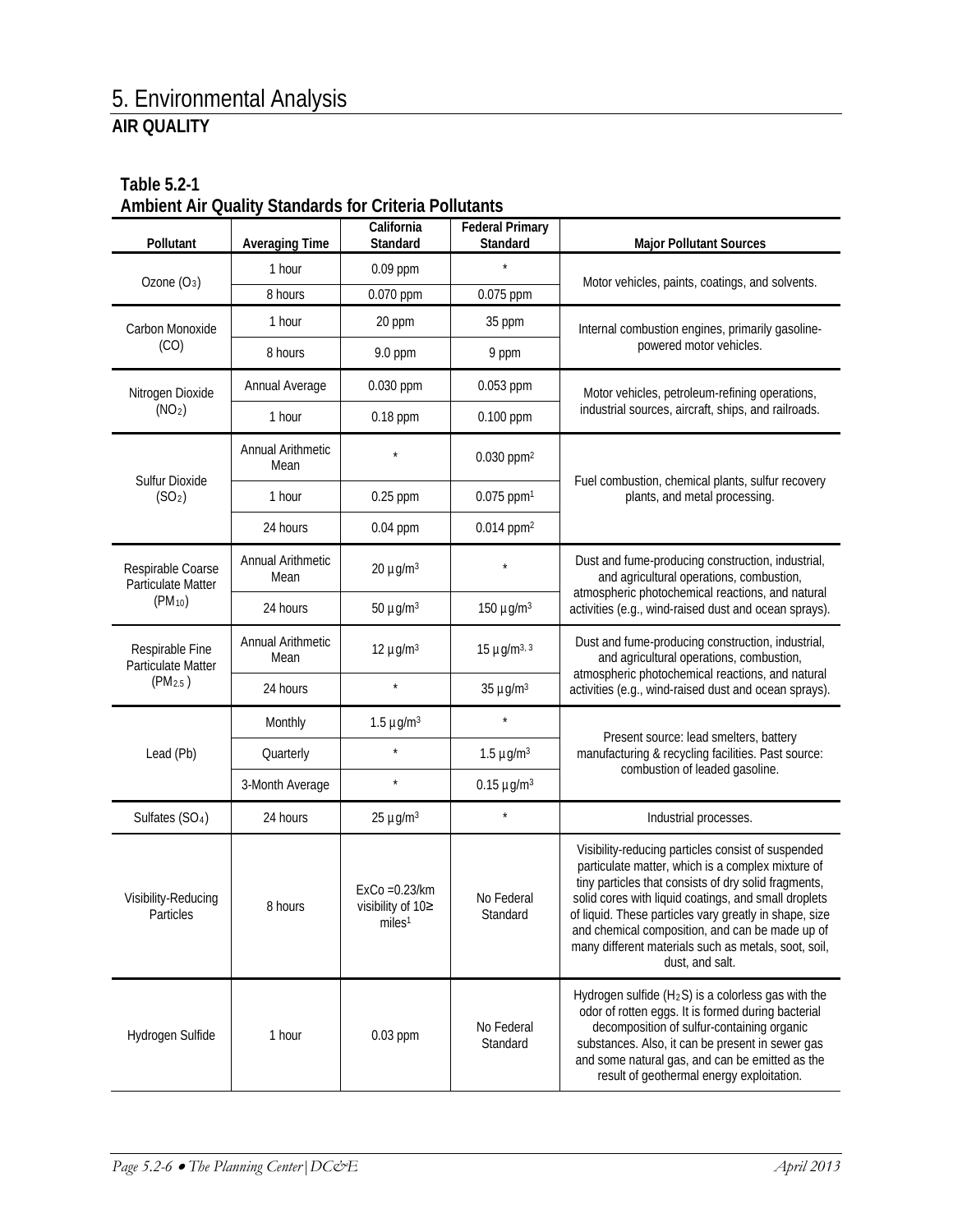### **Table 5.2-1 Ambient Air Quality Standards for Criteria Pollutants**

| Pollutant      | Averaging Time | California<br>Standard | <b>Federal Primary</b><br>Standard | <b>Major Pollutant Sources</b>                                                                                                                                                                                                                                                                                                                                  |
|----------------|----------------|------------------------|------------------------------------|-----------------------------------------------------------------------------------------------------------------------------------------------------------------------------------------------------------------------------------------------------------------------------------------------------------------------------------------------------------------|
| Vinyl Chloride | 24 hour        | $0.01$ ppm             | No Federal<br>Standard             | Vinyl chloride (chloroethene), a chlorinated<br>hydrocarbon, is a colorless gas with a mild, sweet<br>odor. Most vinyl chloride is used to make polyvinyl<br>chloride (PVC) plastic and vinyl products. Vinyl<br>chloride has been detected near landfills, sewage<br>plants, and hazardous waste sites, due to microbial<br>breakdown of chlorinated solvents. |

Source: CARB 2012.

Notes: ppm: parts per million; µg/m3: micrograms per cubic meter

<sup>1</sup> When relative humidity is less than 70 percent.

<sup>2</sup> On June 2, 2010, a new 1-hour SO2 standard was established and the existing 24-hour and annual primary standards were revoked. The 1971 SO2 national standards (24-hour and annual) remain in effect until one year after an area is designated for the 2010 standard, except that in areas designated nonattainment for the 1971 standards, the 1971 standards remain in effect until implementation plans to attain or maintain the 2010 standards are approved.

<sup>3</sup> On December 14, 2012, EPA lowered the federal primary PM2.5 annual standard from 15.0 µg/m3 to 12.0 µg/m3. The new annual standard will become effective 60 days after publication in the Federal Register. EPA made no changes to the primary 24-hour PM2.5 standard or to the secondary PM2.5 standards.

\* Standard has not been established for this pollutant/duration by this entity.

#### **Air Quality Management Planning**

SCAQMD is responsible for preparing the air quality management plan (AQMP) for the SoCAB in coordination with the Southern California Association of Governments (SCAG). Since 1979, a number of AQMPs have been prepared.

### *2012 AQMP*

On December 7, 2012, SCAQMD adopted the 2012 AQMP, which employs the most up-to-date science and analytical tools and incorporates a comprehensive strategy aimed at controlling pollution from all sources, including stationary sources, on-road and off-road mobile sources, and area sources. It also addresses several state and federal planning requirements, incorporating new scientific information, primarily in the form of updated emissions inventories, ambient measurements, and new meteorological air quality models. The 2012 AQMP builds upon the approach identified in the 2007 AQMP for attainment of federal PM and ozone standards and highlights the significant amount of reductions needed and the urgent need to engage in interagency coordinated planning to identify additional strategies, especially in the area of mobile sources, to meet all federal criteria air pollutant standards within the timeframes allowed under the CAA. The 2012 AQMP demonstrates attainment of federal 24-hour PM<sub>2.5</sub> standard by 2014 and the federal 8-hour ozone standard by 2023. It includes an update to the revised EPA 8-hour ozone control plan with new commitments for short-term  $NO<sub>X</sub>$  and VOC reductions. The plan also identifies emerging issues of ultrafine (PM1.0) particulate matter and near-roadway exposure, and an analysis of energy supply and demand.

### *Lead State Implementation Plan*

In 2008 EPA designated the Los Angeles County portion of the SoCAB nonattainment under the federal lead (Pb) classification due to the addition of source-specific monitoring under the new federal regulation. This designation was based on two source-specific monitors in Vernon and the City of Industry exceeding the new standard. The remainder of the SoCAB, outside the Los Angeles County nonattainment area, remain in attainment of the new standard. On May 24, 2012, CARB approved the SIP revision for the federal lead standard, which the EPA revised in 2008. Lead concentrations in this nonattainment area have been below the level of the federal standard since December 2011. The SIP revision was submitted to EPA for approval.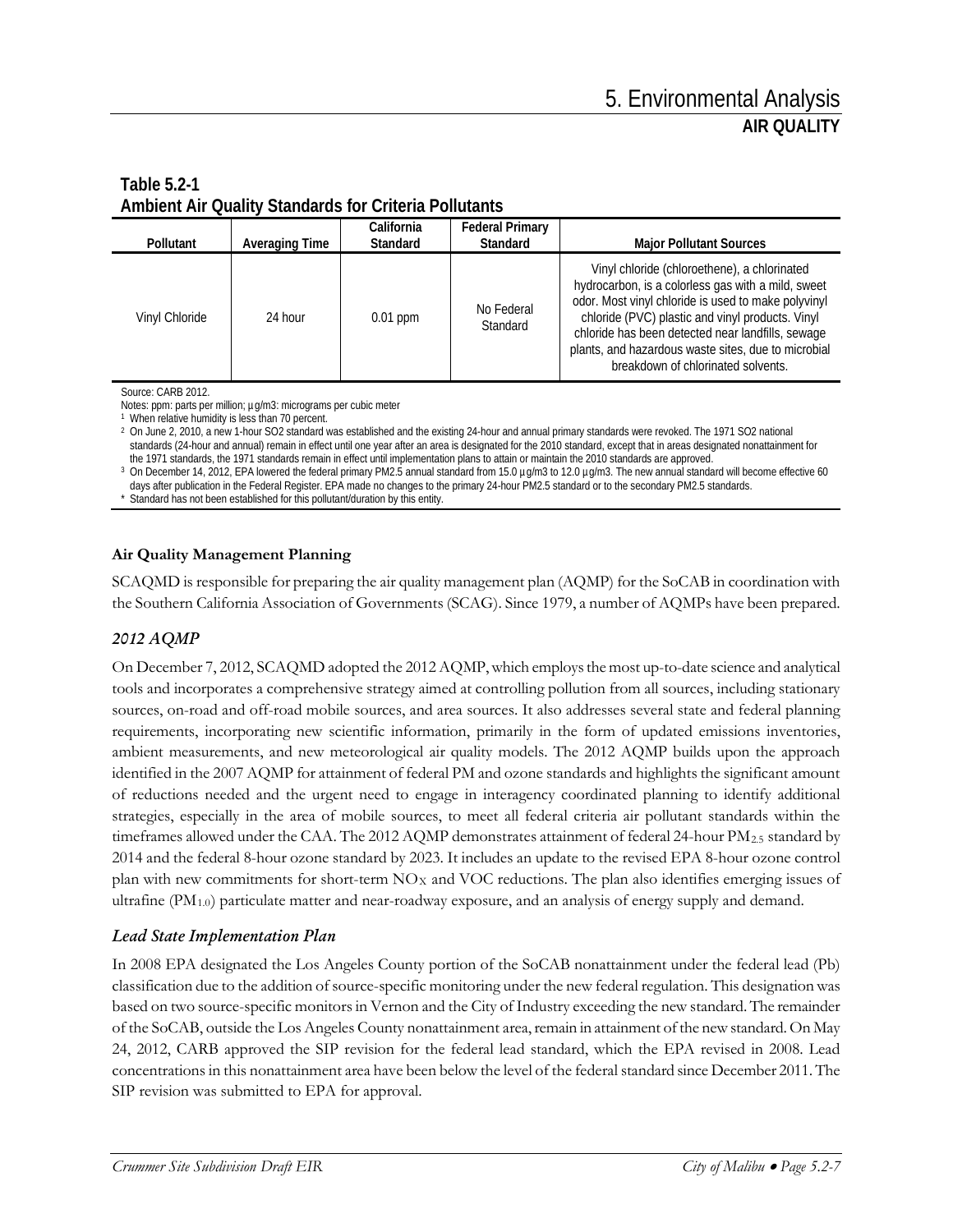#### *Nonattainment Areas*

The AQMP provides the framework for air quality basins to achieve attainment of the state and federal ambient air quality standards through the SIP. Areas are classified attainment or nonattainment for particular pollutants, depending on whether they meet ambient air quality standards. Severity classifications for ozone nonattainment range from marginal, moderate, and serious to severe and extreme.

Transportation conformity for nonattainment and maintenance areas is required under the federal CAA to ensure federally supported highway and transit projects conform to the SIP. The EPA approved California's SIP revisions for attainment of the 1997 8-hour  $O_3$  National AAQS for the SoCAB in March 2012. Findings for the new 8-hour  $O_3$ emissions budgets for the SoCAB and consistency with the recently adopted 2012 RTP/SCS were submitted to the EPA for approval.

The attainment status for the SoCAB is shown in Table 5.2-2. The SoCAB is designated in attainment of the California AAQS for sulfates. The SoCAB will have to meet the new federal 8-hour  $O_3$  standard by 2023, and the federal 24-hour PM<sub>2.5</sub> standards by 2014 (with the possibility of up to a five-year extension to 2019, if needed). SCAQMD has recently designated the SoCAB nonattainment for NO2 (entire basin) and lead (Los Angeles County only) under the California AAQS.

| Pollutant        | <b>State</b>                                         | Federal                                              |
|------------------|------------------------------------------------------|------------------------------------------------------|
| Ozone - 1-hour   | <b>Extreme Nonattainment</b>                         | No Federal Standard                                  |
| Ozone - 8-hour   | <b>Extreme Nonattainment</b>                         | Severe-17 Nonattainment <sup>1</sup>                 |
| $PM_{10}$        | Serious Nonattainment                                | Nonattainment <sup>2</sup>                           |
| PM <sub>25</sub> | Nonattainment                                        | Nonattainment                                        |
| CO               | Attainment                                           | Attainment                                           |
| NO <sub>2</sub>  | Nonattainment                                        | Attainment/Maintenance                               |
| SO <sub>2</sub>  | Attainment                                           | Attainment                                           |
| Lead             | Nonattainment (Los Angeles County only) <sup>3</sup> | Nonattainment (Los Angeles County only) <sup>3</sup> |
| All others       | Attainment/Unclassified                              | Attainment/Unclassified                              |

### **Table 5.2-2**

# **Attainment Status of Criteria Pollutants in the South Coast Air Basin**

Source: CARB 2011.

<sup>1</sup> SCAQMD may petition for Extreme Nonattainment designation.

<sup>2</sup> Annual standard revoked September 2006. CARB approved SCAQMD's request to redesignate the SoCAB from serious nonattainment for PM<sub>10</sub> to attainment for PM<sub>10</sub> under the National AAQS on March 25, 2010, because the SoCAB has not violated federal 24-hour PM<sub>10</sub> standards from 2004 to 2007. However, the EPA has not yet approved this request.

<sup>3</sup> The Los Angeles portion of the SoCAB was designated nonattainment for lead under the new federal and existing state AAQS as a result of large industrial emitters. Remaining areas within the SoCAB are unclassified.

### **Existing Air Quality**

Existing levels of ambient air quality and historical trends and projections in the vicinity of the proposed project, are best documented by measurements taken by the SCAQMD. The proposed project is located within Source Receptor Area (SRA) 2 – Coastal (Northwest Los Angeles County Coastal). The SCAQMD air quality monitoring station in SRA 2 located closest to the project site is the Los Angeles – VA Hospital Monitoring Station located at Wilshire Boulevard & Sawtelle in the City of Los Angeles. The Los Angeles – VA Hospital Station monitors O3, NO2, and CO. As this monitoring station does not monitor  $SO_2$ ,  $PM_{10}$ , and  $PM_{2.5}$ , data was supplemented from the Los Angeles – Westchester Parkway Monitoring Station located at 7201 West Westchester Parkway in the City of Los Angeles and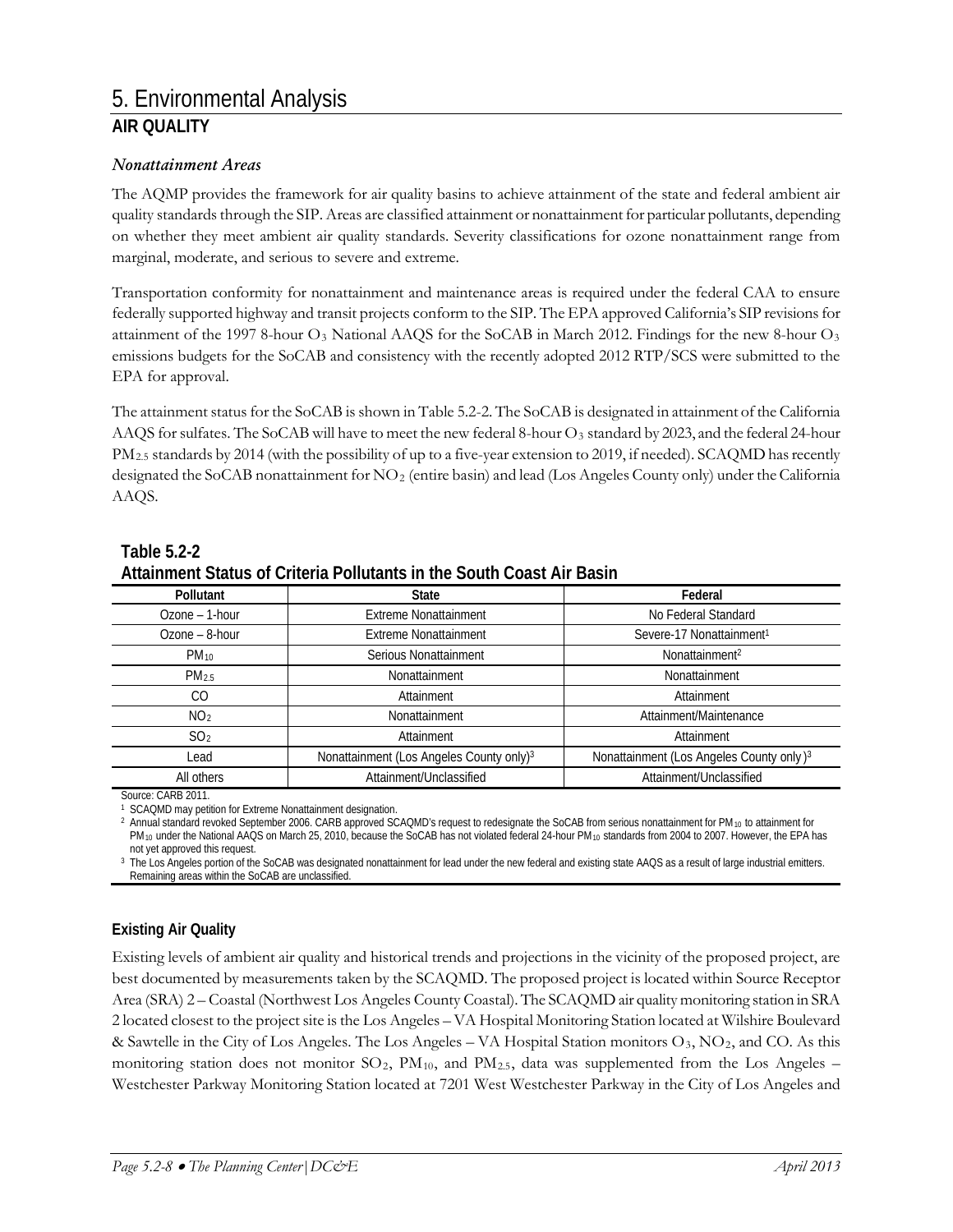South Long Beach Monitoring Station at 1305 E. Pacific Coast Highway in the City of Long Beach for these criteria pollutants. The most current five years of data monitored at this monitoring station is included in Table 5.2-3.

|                                                  | Number of Days Threshold Were Exceeded and<br>Maximum Levels during Such Violations |                |          |          |                |  |
|--------------------------------------------------|-------------------------------------------------------------------------------------|----------------|----------|----------|----------------|--|
| Pollutant/Standard                               | 2007                                                                                | 2008           | 2009     | 2010     | 2011           |  |
| Ozone $(O_3)^1$                                  |                                                                                     |                |          |          |                |  |
| State 1-Hour $\geq$ 0.09 ppm                     | 2                                                                                   | 3              | 6        | 2        | $\overline{2}$ |  |
| State 8-hour $\geq$ 0.07 ppm                     | 2                                                                                   | 8              | 5        | 3        | 0              |  |
| Federal 8-Hour > 0.075 ppm                       | $\overline{2}$                                                                      | $\mathfrak{D}$ | 3        |          | 0              |  |
| Max. 1-Hour Conc. (ppm)                          | 0.117                                                                               | 0.111          | 0.131    | 0.099    | 0.098          |  |
| Max. 8-Hour Conc. (ppm)                          | 0.087                                                                               | 0.096          | 0.094    | 0.078    | 0.068          |  |
| Carbon Monoxide (CO) <sup>1</sup>                |                                                                                     |                |          |          |                |  |
| State 8-Hour > 9.0 ppm                           | 0                                                                                   | $\theta$       | $\Omega$ | $\theta$ | $\mathbf 0$    |  |
| Federal 8-Hour $\geq$ 9.0 ppm                    | $\Omega$                                                                            | $\Omega$       | 0        | $\Omega$ | 0              |  |
| Max. 8-Hour Conc. (ppm)                          | 1.96                                                                                | 1.76           | 1.51     | 1.44     | 1.57           |  |
| Nitrogen Dioxide (NO <sub>2</sub> ) <sup>1</sup> |                                                                                     |                |          |          |                |  |
| State 1-Hour $\geq$ 0.18 ppm                     | $\theta$                                                                            | $\Omega$       | $\Omega$ | $\theta$ | $\Omega$       |  |
| Max. 1-Hour Conc. (ppm)                          | 0.082                                                                               | 0.090          | 0.077    | 0.071    | 0.081          |  |
| Sulfur Dioxide $(SO2)2$                          |                                                                                     |                |          |          |                |  |
| State 1-Hour $\geq$ 0.04 ppm                     | $\Omega$                                                                            | $\theta$       | $\Omega$ | $\theta$ | $\Omega$       |  |
| Max. 1-Hour Conc. (ppm)                          | 0.009                                                                               | 0.004          | 0.006    | 0.004    | 0.002          |  |
| Coarse Particulates (PM10) <sup>2</sup>          |                                                                                     |                |          |          |                |  |
| State 24-Hour $>$ 50 $\mu$ g/m <sup>3</sup>      | 3                                                                                   | $\theta$       |          | $\Omega$ | $\theta$       |  |
| Federal 24-Hour > 150 $\mu$ g/m <sup>3</sup>     | 0                                                                                   | 0              | 0        | $\Omega$ | $\Omega$       |  |
| Max. 24-Hour Conc. (µg/m <sup>3</sup> )          | 128.0                                                                               | 50.0           | 52.0     | 37.0     | 41.0           |  |
| Fine Particulates ( $PM_{2.5}$ ) <sup>3</sup>    |                                                                                     |                |          |          |                |  |
| Federal 24-Hour $>$ 35 µg/m <sup>3</sup>         | 6                                                                                   | $\overline{7}$ | 4        | $\Omega$ | 3              |  |
| Max. 24-Hour Conc. (µg/m <sup>3</sup> )          | 67.9                                                                                | 60.9           | 55.8     | 33.7     | 42.0           |  |

### **Table 5.2-3 Ambient Air Quality Monitoring Summary**

Source: CARB 2012

Notes:

ppm: parts per million; µg/m<sup>3</sup>: or micrograms per cubic meter; NS: No Standard.

Data obtained from the West Los Angeles-VA Hospital Monitoring Station in the City of Los Angeles.

<sup>2</sup> Data obtained from the Los Angeles – Westchester Parkway Monitoring Site in the City of Los Angeles.

<sup>5</sup> Data obtained from the South Long Beach Monitoring Station in the City of Long Beach.

The data show recurring violations of both the state and federal ozone standards. The data also indicate that the area regularly exceeds the state  $PM_{10}$  and have exceeded the federal  $PM_{2.5}$  standards. The CO, SO<sub>2</sub>, and NO<sub>2</sub> standards have not been violated in the last five years at this station.

### **Sensitive Receptors**

Some land uses are considered more sensitive to air pollution than others due to the types of population groups or activities involved. Sensitive population groups include children, the elderly, the acutely ill, and the chronically ill, especially those with cardiorespiratory diseases.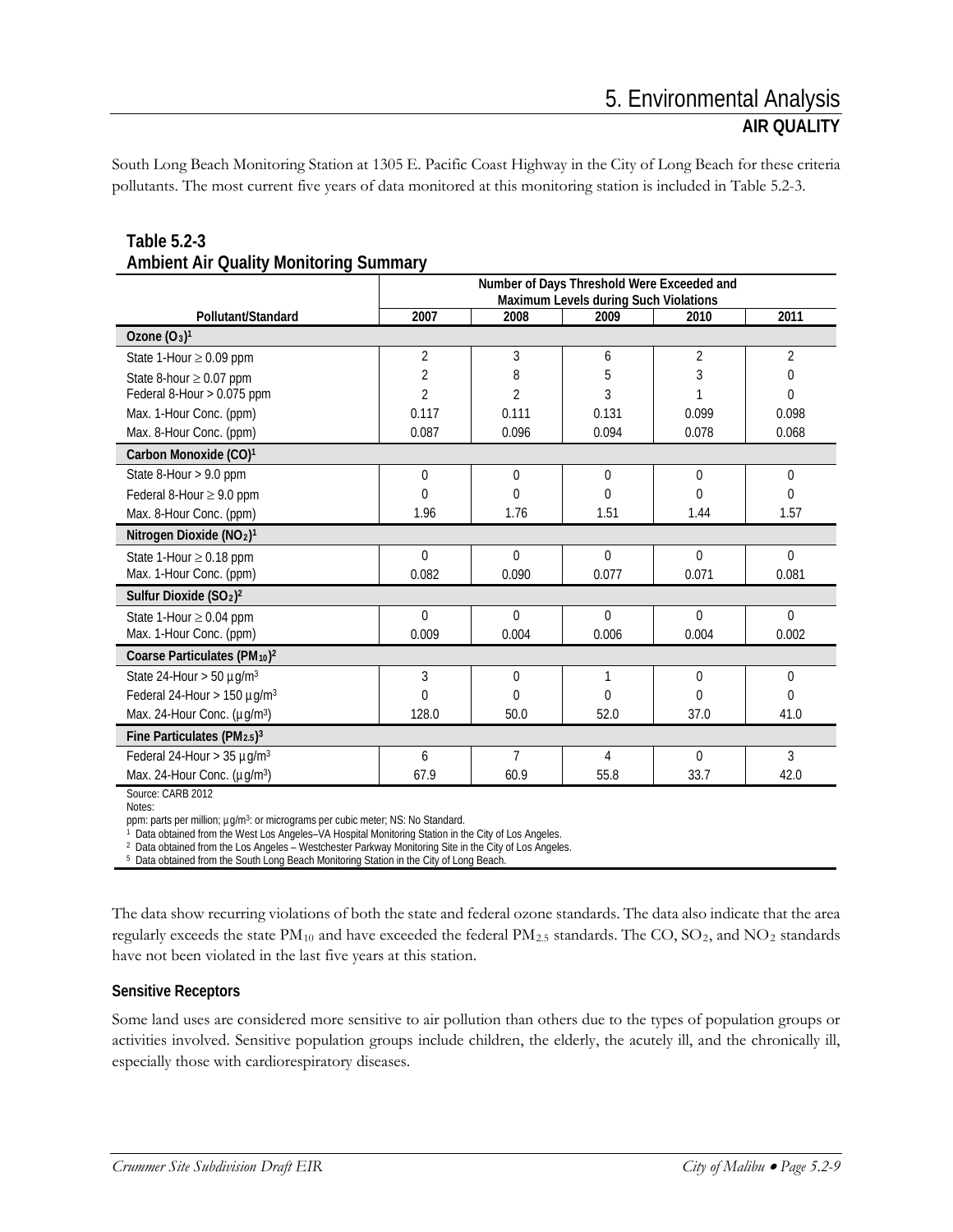Residential areas are considered to be sensitive receptors to air pollution because residents (including children and the elderly) tend to be at home for extended periods of time, resulting in sustained exposure to any pollutants present. Other sensitive receptors include retirement facilities, hospitals, and schools. Recreational land uses are considered moderately sensitive to air pollution. Although exposure periods are generally short, exercise places a high demand on respiratory functions, which can be impaired by air pollution. In addition, noticeable air pollution can detract from the enjoyment of recreation. Existing and proposed industrial, commercial, retail, and office areas are considered the least sensitive to air pollution. Exposure periods are relatively short and intermittent, as the majority of the workers tend to stay indoors most of the time. In addition, the working population is generally the healthiest segment of the public. The nearest sensitive receptors are the residential homes south of the project site and the adjacent Malibu Bluffs Park to the west. These sensitive receptors are evaluated based on their expected exposure periods to air pollutants.

# **5.2.2 Thresholds of Significance**

According to Appendix G of the CEQA Guidelines, a project would normally have a significant effect on the environment if the project would:

- AQ-1 Conflict with or obstruct implementation of the applicable air quality plan.
- AQ-2 Violate any air quality standard or contribute substantially to an existing or projected air quality violation.
- AQ-3 Result in a cumulatively considerable net increase of any criteria pollutant for which the project region is non-attainment under an applicable federal or state ambient air quality standard (including releasing emissions which exceed quantitative thresholds for ozone precursors).
- AQ-4 Expose sensitive receptors to substantial pollutant concentrations.
- AQ-5 Create objectionable odors affecting a substantial number of people.

The 2012 Initial Study, included as Appendix C, substantiates that impacts associated with the following thresholds would be less than significant:

Threshold AQ-5

This impact will not be addressed in the following analysis.

### **South Coast Air Quality Management District Thresholds**

The analysis of the proposed project's air quality impacts follows the guidance and methodologies recommended in SCAQMD's *CEQA Air Quality Handbook* and the significance thresholds on SCAQMD's website.[3](#page-9-0) CEQA allows the significance criteria established by the applicable air quality management or air pollution control district to be used to assess impacts of a project on air quality. SCAQMD has established thresholds of significance for regional air quality emissions for construction activities and project operation. In addition to the daily thresholds listed above, projects are also subject to the AAQS. These are addressed though an analysis of localized CO impacts and localized significance thresholds (LSTs).

<span id="page-9-0"></span> <sup>3</sup> SCAQMD's Air Quality Significance Thresholds are current as of March 2011 and can be found at: http://www.aqmd.gov/ceqa/hdbk.html.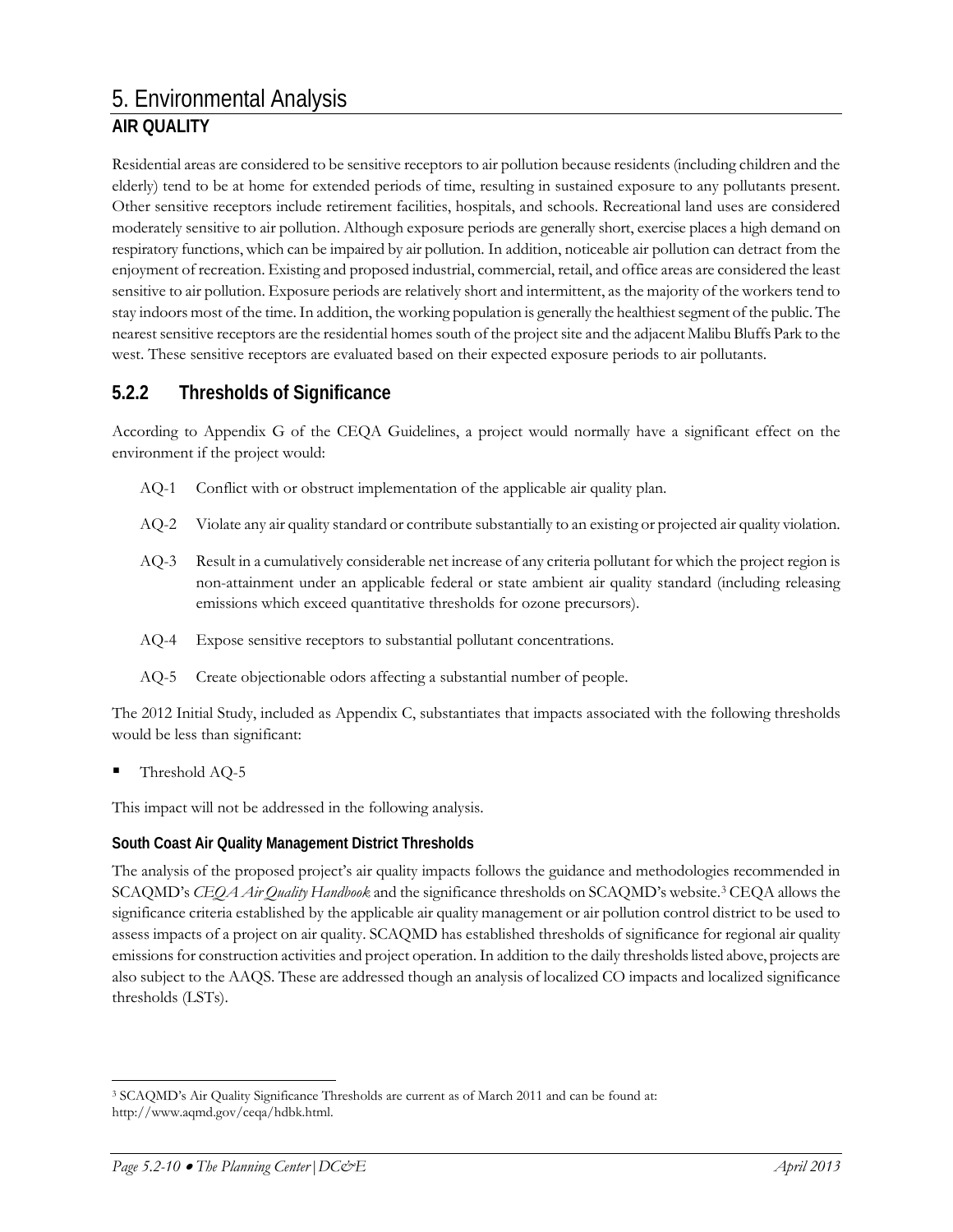### **Regional Significance Thresholds**

SCAQMD has adopted regional construction and operational emissions thresholds to determine a project's cumulative impact on air quality in the SoCAB. Table 5.2-4 lists SCAQMD's regional significance thresholds.

| <b>Table 5.2-4</b>                    |
|---------------------------------------|
| <b>SCAQMD Significance Thresholds</b> |

| <b>Air Pollutant</b>                                                | <b>Construction Phase</b> | <b>Operational Phase</b> |
|---------------------------------------------------------------------|---------------------------|--------------------------|
| Reactive Organic Gases (ROGs)/ Volatile<br>Organic Compounds (VOCs) | 75 lbs/day                | 55 lbs/day               |
| Carbon Monoxide (CO)                                                | 550 lbs/day               | 550 lbs/day              |
| Nitrogen Oxides (NO <sub>x</sub> )                                  | 100 lbs/day               | 55 lbs/day               |
| Sulfur Oxides $(SOX)$                                               | 150 lbs/day               | 150 lbs/day              |
| Particulates (PM <sub>10</sub> )                                    | 150 lbs/day               | 150 lbs/day              |
| Particulates (PM <sub>2.5</sub> )                                   | 55 lbs/day                | 55 lbs/day               |
| Source: SCAQMD 2011.                                                |                           |                          |

#### **CO Hotspots**

Areas of vehicle congestion have the potential to create pockets of CO called hot spots. These pockets have the potential to exceed the state one-hour standard of 20 ppm or the eight-hour standard of 9 ppm. Because CO is produced in greatest quantities from vehicle combustion and does not readily disperse into the atmosphere, adherence to ambient air quality standards is typically demonstrated through an analysis of localized CO concentrations. Hot spots are typically produced at intersections, where traffic congestion is highest because vehicles queue for longer periods and are subject to reduced speeds. Typically, for an intersection to exhibit a significant CO concentration, it would operate at level of service (LOS) E or worse without improvements (Caltrans 1997).

#### **Localized Significance Thresholds**

SCAQMD developed LSTs to determine if emissions of  $NO<sub>2</sub>$ , CO,  $PM<sub>10</sub>$ , and  $PM<sub>2.5</sub>$  generated at the project site (offsite mobile-source emissions are not included the LST analysis) would expose sensitive receptors to substantial concentrations of criteria air pollutants. LSTs represent the maximum emissions at a project site that are not expected to cause or contribute to an exceedance of the most stringent federal or state AAQS and are shown in Table 5.2-5.

#### **Table 5.2-5 SCAQMD Localized Significance Thresholds**

| Air Pollutant (Relevant AAQS)                                           | Concentration               |
|-------------------------------------------------------------------------|-----------------------------|
| 1-Hour CO Standard (CAAQS)                                              | 20 ppm                      |
| 8-Hour CO Standard (CAAQS)                                              | $9.0$ ppm                   |
| 1-Hour NO <sub>2</sub> Standard (CAAQS)                                 | $0.18$ ppm                  |
| 24-Hour PM <sub>10</sub> Standard - Construction (SCAQMD) <sup>1</sup>  | 10.4 $\mu$ g/m <sup>3</sup> |
| 24-Hour PM <sub>2.5</sub> Standard - Construction (SCAQMD) <sup>1</sup> | 10.4 $\mu q/m^3$            |
| 24-Hour PM <sub>10</sub> Standard - Operation (SCAQMD) <sup>1</sup>     | $2.5 \mu g/m3$              |
| 24-Hour PM <sub>2.5</sub> Standard - Operation (SCAQMD) <sup>1</sup>    | $2.5 \mu g/m3$              |

ppm – parts per million; µg/m3 – micrograms per cubic meter

1 Threshold is based on SCAQMD Rule 403. Since the SoCAB is in nonattainment for PM10 and PM2.5, the threshold is established as an allowable change in concentration. Therefore, background concentration is irrelevant.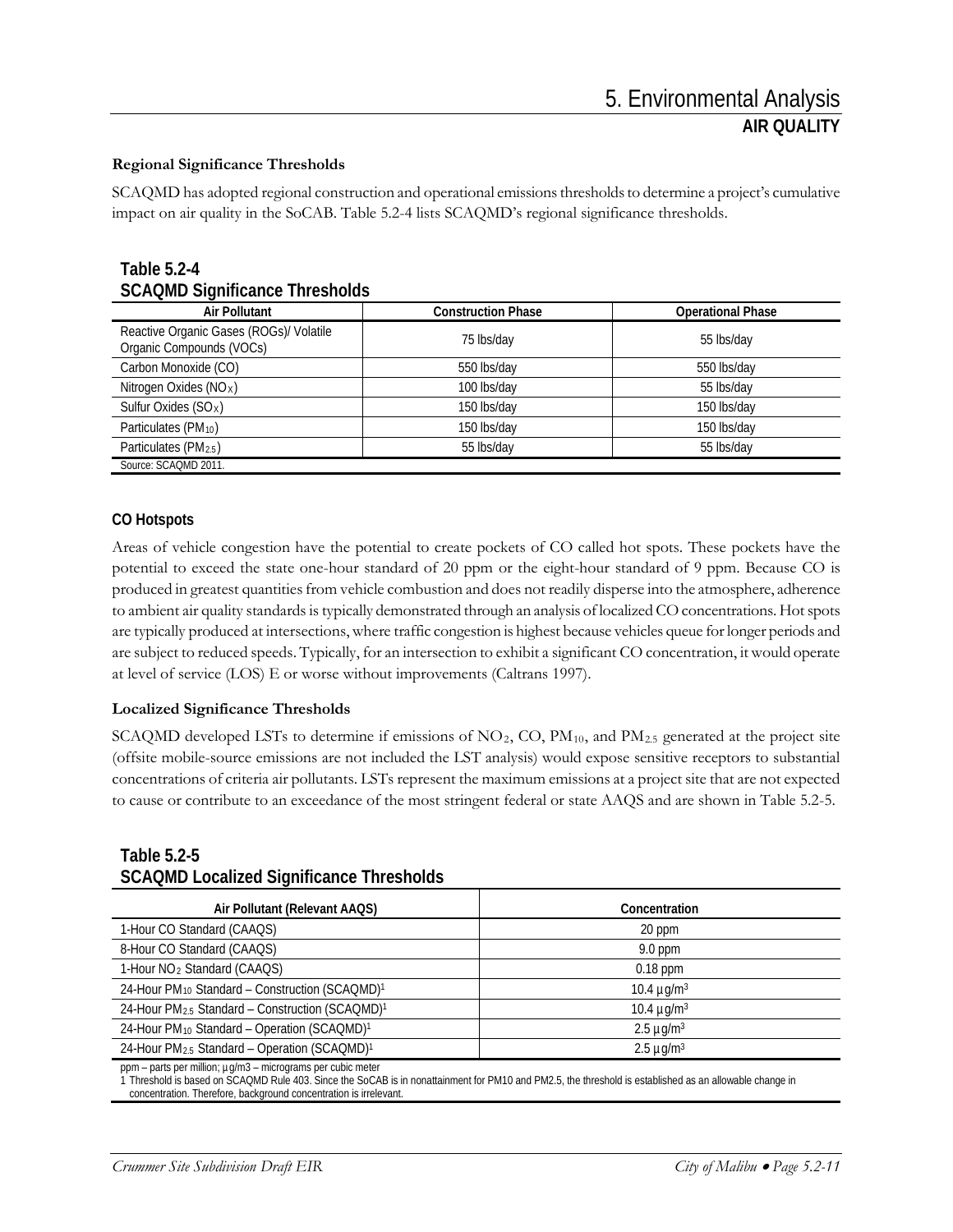To assist lead agencies, SCAQMD developed screening-level LSTs to back-calculate the mass amount (lbs. per day) of emissions generated onsite that would trigger the levels shown in Table 5.2-6. LSTs are based on the ambient concentrations of that pollutant within the project SRA and the distance to the nearest sensitive receptor. Screeninglevel LST analyses for construction are the localized significance thresholds for all projects of five acres and less; however, it can be used as screening criteria for larger projects to determine whether or not dispersion modeling may be required to compare concentrations of air pollutants generated by the project to the localized concentrations shown in Table 5.2-5.

### **Table 5.2-6 SCAQMD Construction Screening-Level Localized Significance Thresholds**

| Air Pollutant                                                                                                                                              | Threshold (lbs/day)<br>Construction |  |  |  |  |
|------------------------------------------------------------------------------------------------------------------------------------------------------------|-------------------------------------|--|--|--|--|
| Nitrogen Oxides (NO <sub>x</sub> )                                                                                                                         | 191                                 |  |  |  |  |
| Carbon Monoxide (CO)                                                                                                                                       | 1.601                               |  |  |  |  |
| Coarse Particulates (PM10)                                                                                                                                 | 26                                  |  |  |  |  |
| Fine Particulates ( $PM_{2.5}$ )                                                                                                                           | 6.51                                |  |  |  |  |
| Source: SCAQMD 2003; SCAQMD 2006, for receptors 140 feet (43 meters) from the source in SRA 2. Construction LSTs are based on 4.0 acres disturbed per day. |                                     |  |  |  |  |

In accordance with SCAQMD's LST methodology, screening-level construction LSTs are based on the acreage disturbed per day based on equipment use. Based on the anticipated equipment use, construction activities would disturb approximately four acres per day. Therefore, the four-acre LSTs are the screening thresholds for construction of the proposed project for either phase. The construction screening-level LSTs in SRA 2 are shown in Table 5.2-6 for sensitive receptors at 140 feet (43 meters).

The five-acre LSTs are applicable for project operation. However, because the project is not an industrial project that has the potential to emit substantial sources of stationary emissions, operational LSTs are not an air quality impact of concern associated with the project.

### **Health Risk Thresholds**

Whenever a project would require use of chemical compounds that have been identified in SCAQMD Rule 1401, placed on CARB's air toxics list pursuant to AB 1807, or placed on the EPA's National Emissions Standards for Hazardous Air Pollutants, a health risk assessment is required by the SCAQMD. Table 5.2-8 lists the SCAQMD's TAC incremental risk thresholds for operation of a project. Residential, commercial, and office uses do not use substantial quantities of TACs, and these thresholds are typically applied for new industrial projects. Although not officially adopted by SCAQMD, these thresholds are also commonly used to determine air quality land use compatibility of a project with major sources of TACs within 1,000 feet of a proposed project. The proposed project is a type of land use that would not result in the creation of new sources of TACs. Consequently, the thresholds shown below are not applicable for the proposed project.

### **Table 5.2-7 SCAQMD Toxic Air Contaminants Incremental Risk Thresholds**

| Maximum Incremental Cancer Risk  | $\geq 10$ in 1 million |
|----------------------------------|------------------------|
| Hazard Index (project increment) |                        |
| Source: SCAOMD 2011.             |                        |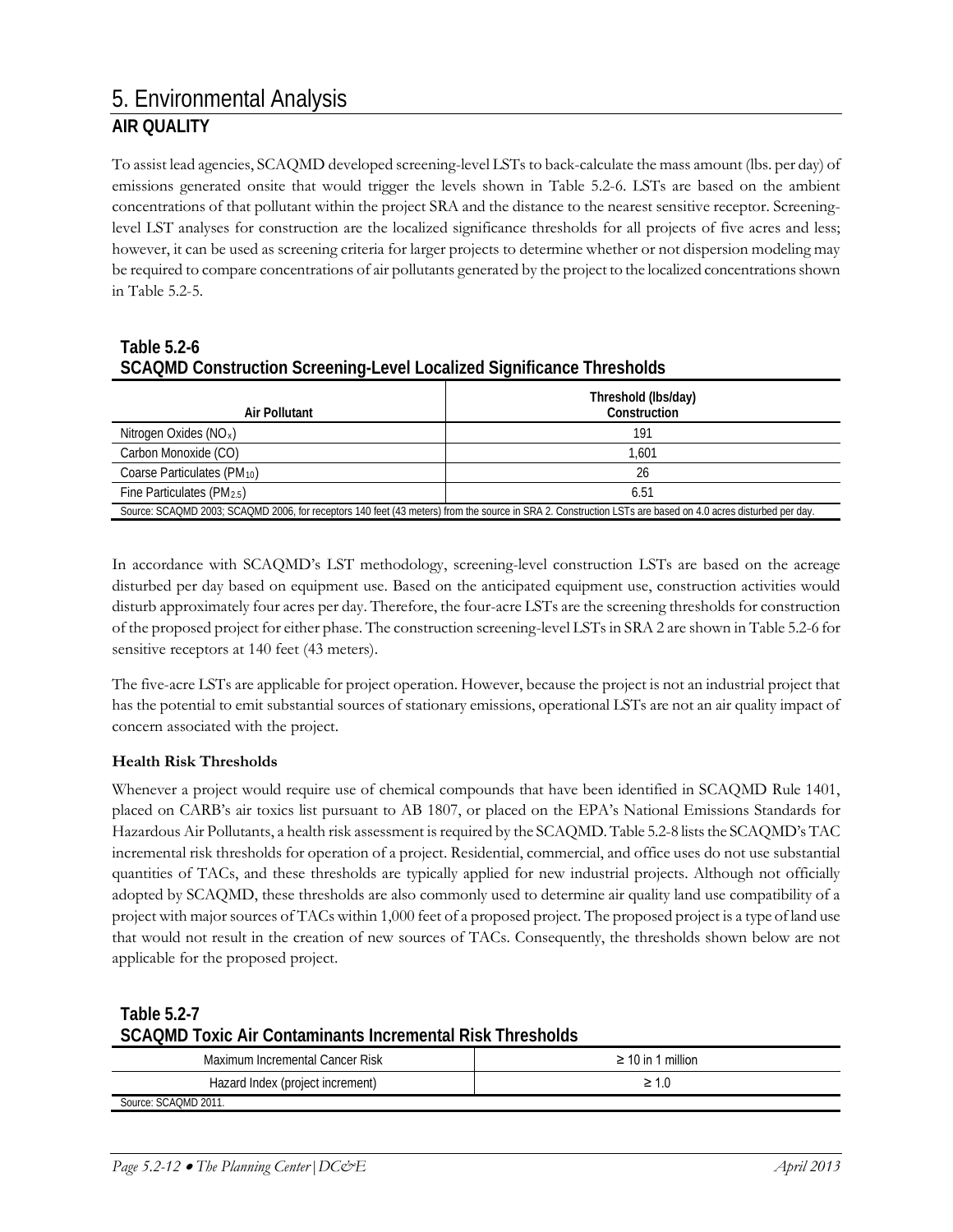# **5.2.3 Environmental Impacts**

This air quality evaluation was prepared in accordance with the requirements of CEQA to determine if significant air quality impacts are likely to occur in conjunction with the type and scale of development associated with the Crummer Site Subdivision project. SCAQMD has published the *CEQA Air Quality* Handbook (Handbook) with updates on its Web site that are intended to provide local governments with guidance for analyzing and mitigating project-specific air quality impacts. The Handbook provides standards, methodologies, and procedures for conducting air quality analyses in environmental impact reports and was used extensively in the preparation of this analysis.

SCAQMD has published two additional guidance documents—"Localized Significance Threshold Methodology for CEQA Evaluations" (2003) and "Particulate Matter (PM) 2.5 Significance Thresholds and Calculation Methodology" (2006)—that are intended to provide guidance in evaluating localized effects from emissions during construction. These documents were used to prepare this analysis, as was the California Emissions Estimator Model (CalEEMod), Version 2011.1.1, for determination of daily construction and operational emissions, and guidance in the SCAQMD Final Localized Significance Threshold Methodology for localized construction impacts. Construction emissions are based on the construction schedule and equipment mix provided by the applicant. Where specific information regarding project-related construction fleet mix was not available, construction assumptions were based on CalEEMod defaults (see Appendix G). SCAQMD's default construction equipment mix is based on surveys conducted by SCAQMD of construction sites. Operational emissions impacts are based on the trip generation rate provided by Arch Beach Consulting in order to estimate maximum daily criteria air pollutant emissions generated from operation of the project.

The following impact analysis addresses thresholds of significance for which the 2012 Initial Study disclosed potentially significant impacts. The applicable thresholds are identified in brackets after the impact statement.

#### **Impact 5.2-1: The proposed project is consistent with the applicable Air Quality Management Plan. [Threshold AQ-1]**

*Impact Analysis:* A consistency determination with the AQMP plays an important role in local agency project review by linking local planning and individual projects to the AQMP. It fulfills the CEQA goal of informing decision makers of the environmental efforts of the project under consideration early enough to ensure that air quality concerns are fully addressed. It also provides the local agency with ongoing information as to whether they are contributing to the clean air goals in the AQMP.

The regional emissions inventory for the SoCAB is compiled by SCAQMD and SCAG. Regional population, housing, and employment projections developed by SCAG are based, in part, on the city's general plan land use designations. These projections form the foundation for the emissions inventory of the AQMP. These demographic trends are incorporated into the Regional Transportation Plan (RTP)/ Sustainable Communities Strategy (SCS), compiled by SCAG to determine priority transportation projects and vehicle miles traveled (VMT) within the SCAG region. The AQMP strategy is based on projections from local general plans. Projects that are consistent with the local general plan are considered consistent with the air quality-related regional plan. The project is consistent with the City of Malibu General Plan. Furthermore, long-term criteria air pollutants generated by the five estate homes would not exceed the SCAQMD's significance thresholds. These thresholds are established to identify projects that have the potential to generate a substantial amount of criteria air pollutants. Because the proposed project would not exceed these thresholds, the project would not be considered by the SCAQMD to be a substantial emitter of criteria air pollutants. Therefore, the proposed project would be not conflict with or obstruct implementation of SCAQMD's 2012 AQMP.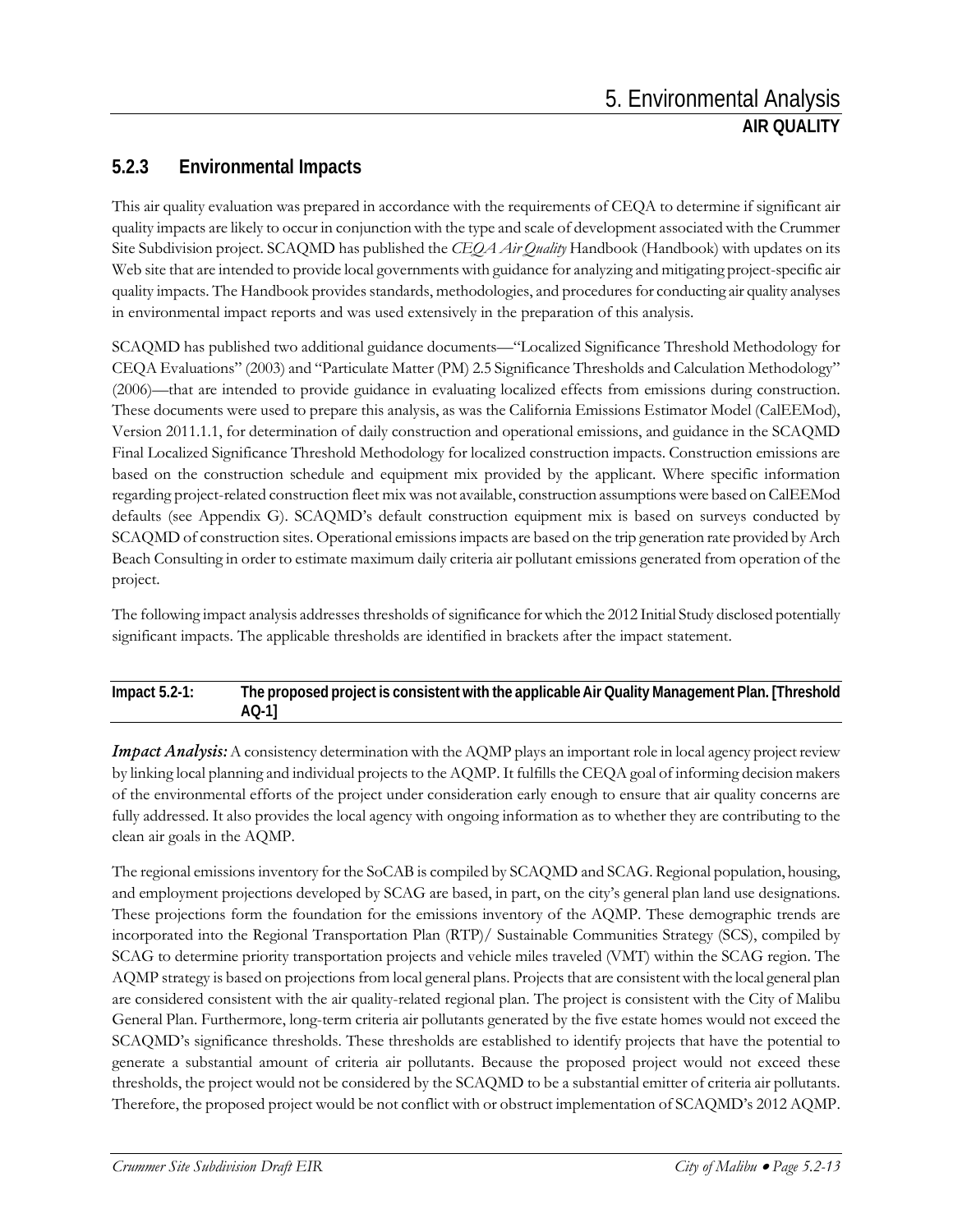**Impact 5.2-2: Construction activities associated with the proposed project would generate short-term emissions in exceedance of SCAQMD'S threshold criteria for NOx and would therefore contribute**  to the ozone (o<sub>3</sub>) and particulate matter (PM<sub>10</sub> and PM<sub>2.5</sub>) nonattainment designations of the **SoCAB. [Thresholds AQ-2 and AQ-3]**

*Impact Analysis:* Construction activities produce combustion emissions from various sources, such as on-site heavyduty construction vehicles, vehicles hauling materials to and from the site, and motor vehicles transporting the construction crew. Grading activities produce fugitive dust emissions  $(PM_{10}$  and  $PM_{2.5})$  from soil-disturbing activities. Exhaust emissions from construction activities on-site would vary daily as construction activity levels change.

Construction activities associated with new development occurring in the project area would temporarily increase localized  $PM_{10}$ ,  $PM_{2.5}$ , VOC, NO<sub>X</sub>, SO<sub>X</sub>, and CO concentrations in the project vicinity and regional emissions within the SoCAB. The primary source of construction-related CO,  $SO_{X}$ , VOC, and NO<sub>X</sub> emissions is gasoline- and dieselpowered, heavy-duty mobile construction equipment. Primary sources of  $PM_{10}$  and  $PM_{2.5}$  emissions would be clearing and demolition activities, excavation and grading operations, construction vehicle traffic on unpaved ground, and wind blowing over exposed earth surfaces.

Construction modeling is based on a detailed construction schedule and equipment list provided by the applicant. For purposes of this analysis, construction activities would commence in March of 2014 and buildout of the project would be completed in 2017. Grading activities would last approximately 1.5 months. It is anticipated that grading would require a total of 24,511 cubic yards of soil export and 11,658 cubic yards of soil import[4](#page-13-0), based on the development footprint of 5 one-story single family homes with skate park development option, which is the most conservative Installation of the water main would occur concurrently with site grading activities. Building pads and construction of the internal roadway would occur after site grading. Construction of the skate park or baseball field may overlap with grading activities. Modeling is based on construction of a skate park to generate a worst case construction scenario. Construction of the skate park would take approximately four months while installation of the ball field would take approximately four days. The ball field would include infield installation (e.g., bases, pitching mound, backstop, etc…) and laying of sod for the field. Construction of the skate park would require more extensive activities as it would include installation of storm drainage, reinforcing steel, pour-in-place concrete, shotcrete, and fabricated metal edging. Construction of the homes would commence after completion of grading and trenching activities. The homes would be built in a staggered phasing. Development of Lots 1 and 2 would occur simultaneously followed by Lots 3 and 4 approximately 90 days after. Development of Lot 5 would commence 180 days after the start of Lots 1 and 2. Each of the building development phases would last approximately 19 months. Project-related construction emissions are shown in Table 5.2-8. The emissions shown in the table represents the worst-case scenario due to the amount of hauling amount required and the associated hauling activities in grading the entire site at once, including from the overlap of construction activities based on the intensity of the construction required.

<span id="page-13-0"></span> <sup>4</sup> To capture emissions associated with total earth movement onsite, the air quality analysis assumes offsite to onsite, and onsite to offsite haul trips for soil import and export, on a lot by lot basis for the 5 one-story homes on Lots 1 through 6 and Skate Park on Lot 7 development option. Therefore, this is the most conservative approach capturing the impacts of the worst case scenario. Because export quantities exceed import quantities, soil would actually be distributed among the lots onsite eliminating the need for

offsite soil import.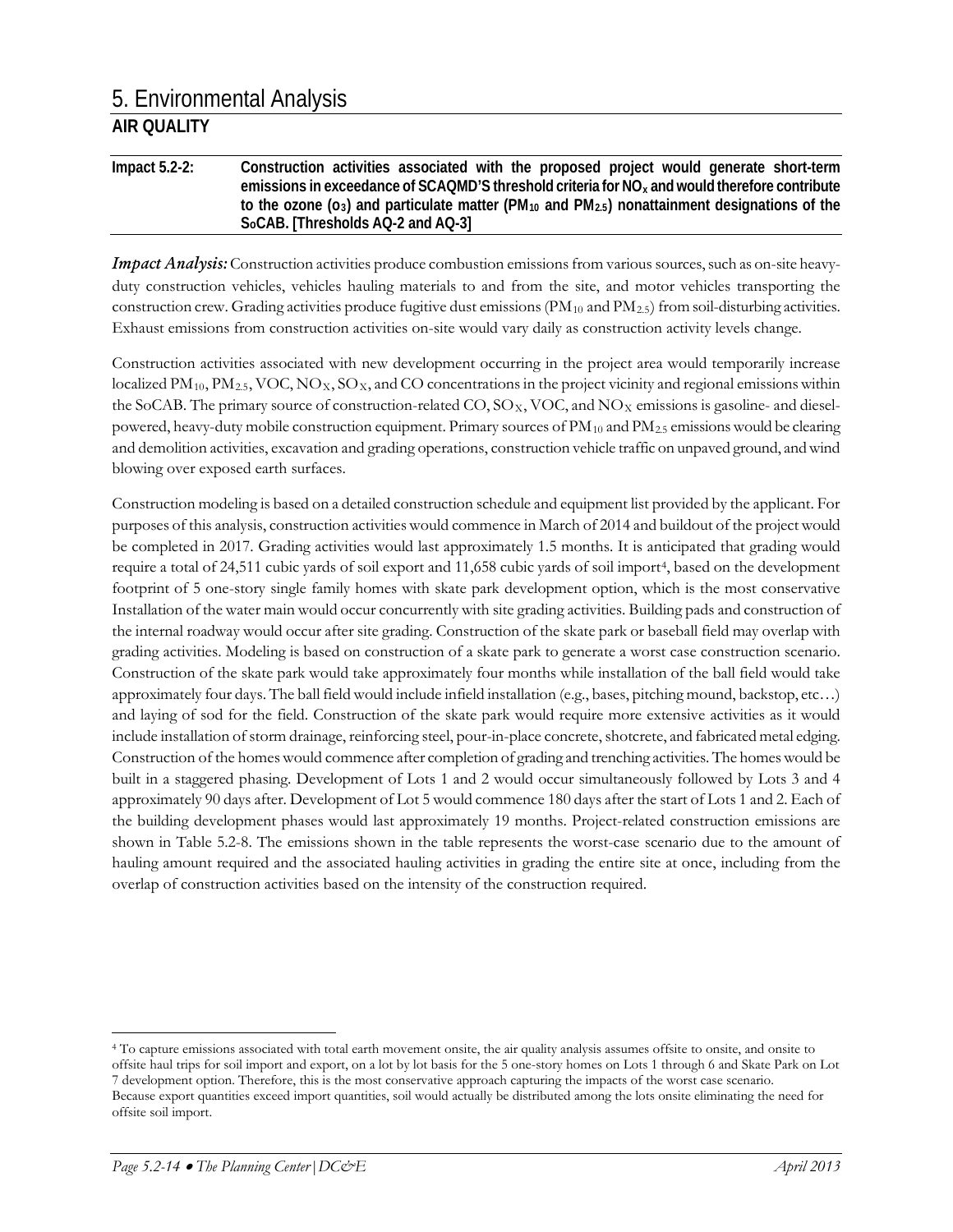| Table 5.2-8                                                       |  |  |  |
|-------------------------------------------------------------------|--|--|--|
| Maximum Daily Construction Regional Emissions (in pounds per day) |  |  |  |

|                                               | Pollutants <sup>1,2</sup> |                 |          |                  |                         |                   |
|-----------------------------------------------|---------------------------|-----------------|----------|------------------|-------------------------|-------------------|
| <b>Construction Phase</b>                     | <b>VOC</b>                | NO <sub>x</sub> | CO       | SO <sub>2</sub>  | <b>PM</b> <sub>10</sub> | PM <sub>2.5</sub> |
| <b>Year 2014</b>                              |                           |                 |          |                  |                         |                   |
| Grading (Site)                                | 5                         | 36              | 21       | $<$ 1            | 8                       | 5                 |
| Grading Site Haul 13                          | 10                        | 96              | 54       | $<$ 1            | 8                       | 5                 |
| Grading Site Haul 23,4                        | 10                        | 96              | 54       | $<$ 1            | 9                       | 5                 |
| District 29 Water Main Installation           | $\overline{2}$            | 15              | 11       | $\leq$ 1         | 1                       | 1                 |
| District 29 Water Main Haul                   | $<$ 1                     | <1              | <1       | 0                | $<$ 1                   | <1                |
| Home Pad Installation                         | $\overline{2}$            | $\overline{7}$  | 6        | $\leq$ 1         | 1                       | 1                 |
| Road Hogging                                  | $\mathbf{1}$              | 5               | 4        | $\leq$ 1         | 1                       | $<$ 1             |
| Road Base Installation                        | 5                         | 29              | 17       | $\leq$ 1         | 2                       | 1                 |
| Road Grading                                  | 1                         | 6               | 5        | <1               | 1                       | $<$ 1             |
| Road Paving                                   | $\overline{2}$            | 11              | 8        | <1               | $\mathbf{1}$            | 1                 |
| Trenching (Site)                              | $\overline{2}$            | 11              | 10       | $\leq$ 1         | 1                       | 1                 |
| <b>Backfill/Fine Grading</b>                  | 3                         | 20              | 19       | $\leq$ 1         | 2                       | 1                 |
| Piling Installation                           | 1                         | 6               | 4        | $\leq$ 1         | $\leq$ 1                | $\leq$ 1          |
| Skate Park Installation                       | $\mathbf{1}$              | $\overline{7}$  | 6        | $\leq$ 1         | 1                       | $<$ 1             |
| Demolition (Maintenance Shed)                 | $\leq$ 1                  | 3               | 3        | 0                | $\leq$ 1                | $\leq$ 1          |
| Building Shell Lots 1 and 2                   | 3                         | 19              | 14       | $<$ 1            | 1                       | 1                 |
| <b>Year 2015</b>                              |                           |                 |          |                  |                         |                   |
| Skate Park Installation                       | 1                         | $\overline{7}$  | 5        | $<$ 1            | 1                       | <1                |
| Building Shell Lots 1 and 2                   | $\overline{2}$            | 18              | 14       | $\leq$ 1         | 1                       | 1                 |
| Building Shells Lots 3 and 4                  | $\overline{2}$            | 18              | 14       | $\leq$ 1         | 1                       | 1                 |
| <b>Building Shell Lot 5</b>                   | $\overline{2}$            | 12              | 10       | $\leq$ 1         | 1                       | 1                 |
| Finishing Homes - Lots 1 and 2                | 1                         | 5               | 5        | $\leq$ 1         | $<$ 1                   | $<$ 1             |
| Finishing Homes - Lots 3 and 4                | $\mathbf{1}$              | 4               | 4        | <1               | <1                      | $<$ 1             |
| Finishing Home - Lot 5                        | $\leq$ 1                  | 3               | 3        | < 1              | $\leq$ 1                | $\leq$ 1          |
| <b>Year 2016</b>                              |                           |                 |          |                  |                         |                   |
| Finishing Homes - Lots 1 and 2                | 1                         | 5               | 5        | $<$ 1            | $<$ 1                   | $<$ 1             |
| Finishing Homes - Lots 3 and 4                | $\leq$ 1                  | $\overline{4}$  | 4        | $\leq$ 1         | $\leq$ 1                | $\leq$ 1          |
| Finishing Home - Lot 5                        | <1                        | 3               | 3        | <1               | $<$ 1                   | $<$ 1             |
| Architectural Coating - Lots 1 and 2          | $\overline{2}$            | $\overline{2}$  | 2        | $\mathbf 0$      | $<$ 1                   | $<$ 1             |
| Architectural Coating - Lots 3 and 4          | $\overline{2}$            | $\overline{2}$  | 2        | 0                | $<$ 1                   | $<$ 1             |
| Architectural Coating - Lot 5                 | $\mathbf{1}$              | $\overline{2}$  | 2        | $\boldsymbol{0}$ | $<$ 1                   | $\leq$ 1          |
| <b>Year 2017</b>                              |                           |                 |          |                  |                         |                   |
| Finishing Home - Lot 5                        | <1                        | 3               | 3        | $<1\,$           | <1                      | <1                |
| <b>Architectural Coating</b>                  | 1                         | 2               | 2        | 0                | $\leq$ 1                | $\leq$ 1          |
| Finish Common Area                            | < 1                       | $\mathfrak{Z}$  | 3        | 0                | $<\!1$                  | <1                |
| Paving                                        | 1                         | $\overline{2}$  | 2        | $\boldsymbol{0}$ | <1                      | $<1$              |
| Maximum Daily Emissions                       | 16 <sup>5</sup>           | 1485            | 865      | < 1 <sup>5</sup> | 186                     | 10 <sup>5</sup>   |
| <b>SCAQMD Regional Construction Threshold</b> | 75                        | 100             | 550      | 150              | 150                     | 55                |
| Significant?                                  | No                        | Yes             | $\rm No$ | $\rm No$         | No                      | $\rm No$          |

Source: CalEEMod, Version 2011.1.1.

Notes: Totals may not total to 100 percent due to rounding.

<sup>1</sup> Construction phasing is based on the preliminary information provided by the Applicant and the haul amounts are based on the development of the 5 one-story single family homes with the skate park scenario. Where specific information regarding project-related construction activities was not available, construction assumptions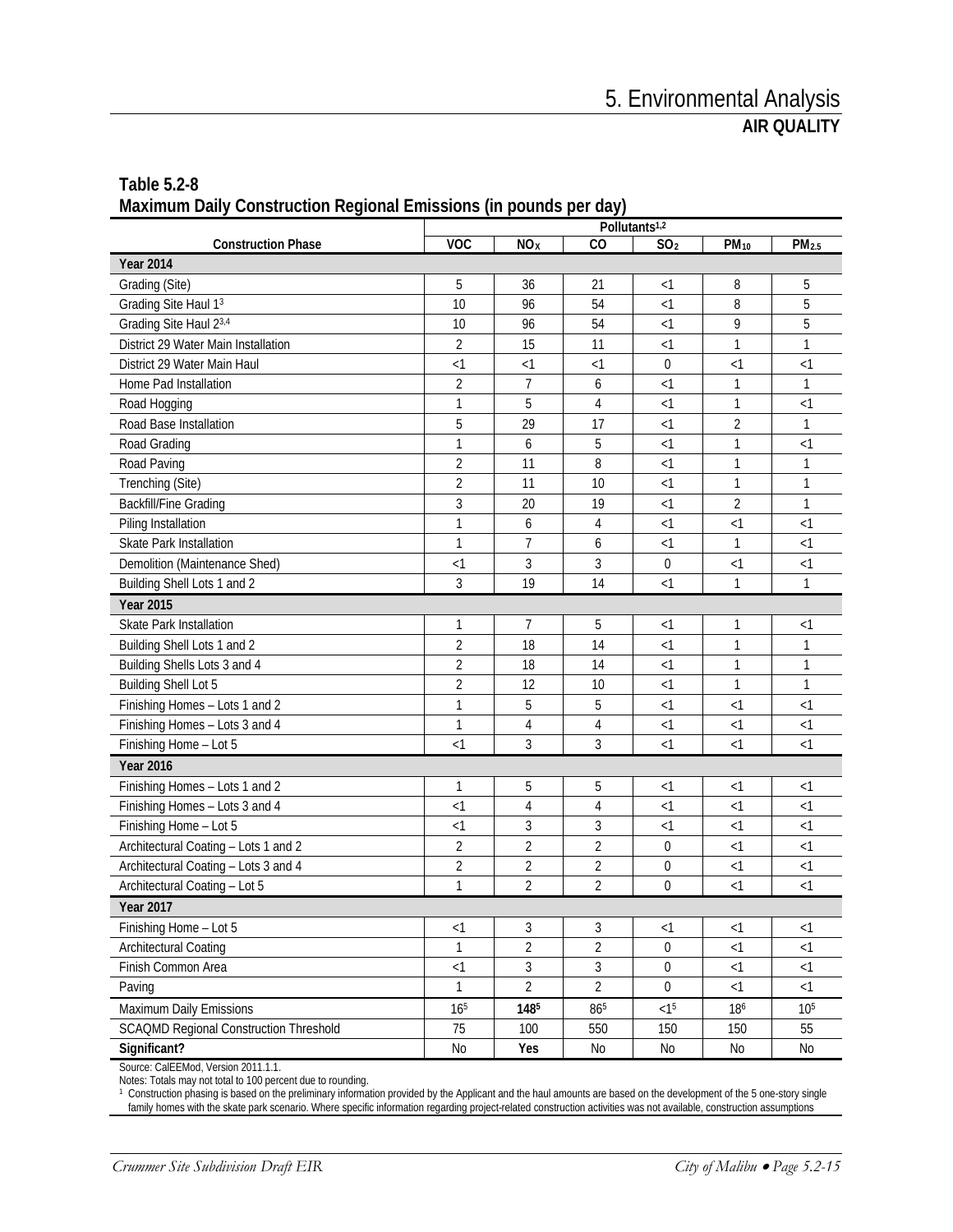### **Table 5.2-8 Maximum Daily Construction Regional Emissions (in pounds per day)**

|                                                                                                                                                                           |                                                                                                                                                                                                        | Pollutants <sup>1,2</sup> |    |                 |           |                  |  |
|---------------------------------------------------------------------------------------------------------------------------------------------------------------------------|--------------------------------------------------------------------------------------------------------------------------------------------------------------------------------------------------------|---------------------------|----|-----------------|-----------|------------------|--|
| <b>Construction Phase</b>                                                                                                                                                 | <b>VOC</b>                                                                                                                                                                                             | NO <sub>x</sub>           | CO | SO <sub>2</sub> | $PM_{10}$ | PM <sub>25</sub> |  |
| were based on CalEEMod defaults, which are based on construction surveys conducted by SCAQMD of construction equipment and phasing for comparable projects.               |                                                                                                                                                                                                        |                           |    |                 |           |                  |  |
|                                                                                                                                                                           | <sup>2</sup> PM <sub>10</sub> and PM <sub>2.5</sub> fugitive dust emissions assume application of Rule 403, which includes watering exposed surfaces at least two times daily, managing haul road dust |                           |    |                 |           |                  |  |
| by watering two times daily, street sweeping, and restricting speeds onsite to 15 miles per hour.                                                                         |                                                                                                                                                                                                        |                           |    |                 |           |                  |  |
| Represents emissions from haul of the soil produced from grading activities.                                                                                              |                                                                                                                                                                                                        |                           |    |                 |           |                  |  |
| For purposes of this analysis, this additional phase was included based on the information provided by the Applicant that one day out of the anticipated 35 days for soil |                                                                                                                                                                                                        |                           |    |                 |           |                  |  |

hauling would result in a lesser haul amount than the other 34 days. <sup>5</sup> Maximum daily emissions are based on the overlap of the Grading (Site), Grading Site Haul 1, Water Main Installation, and Water Main Haul phases.

As shown in the table, construction activities would exceed the SCAQMD regional construction threshold for NO<sub>X</sub>. The primary source of  $NO<sub>X</sub>$  emissions would be from both off- and on-road construction equipment exhaust. NO<sub>X</sub> is a precursor to both the formation of ozone  $(O_3)$  and particulate matter (PM<sub>10</sub> and PM<sub>2.5</sub>). Consequently, emissions of NO<sub>X</sub> that exceed the SCAQMD regional significance thresholds would significantly contribute to the ozone and particulate matter nonattainment designations of the SoCAB. Therefore, impacts to the regional air quality from construction-related air pollutant emissions would be potentially significant.

#### **Impact 5.2-3: Long-term operation of the project would not generate vehicle trips and associated emissions in exceedance of SCAQMD's Regional threshold criteria. [Thresholds AQ-2 and AQ-3]**

*Impact Analysis:* Long-term air emission impacts are those associated with changes in stationary and mobile sources related to the proposed project. The following analysis describes regional air quality impacts from full buildout of the Crummer Site Subdivision project.

Mobile- and stationary-source emissions generated by the project were compiled using CalEEMod to estimate projectrelated increases in air pollutant emissions. Project-related vehicle trips were obtained from the traffic impact analysis conducted by Arch Beach Consulting (December 2012). According to the traffic study, the highest number of trips the project would generate would occur on the weekends when the baseball field is in use. The project would generate 970 average daily trips (ADT) on the weekends. Approximately 50 trips would be generated by the five residential homes and 920 trips would be generated by the baseball field component of the proposed project. The skate park would generate approximately 60 ADTs. Development of the project with the baseball field would represent the worst-case scenario because it would yield a higher trip generation compared to the proposed project with the skate park option. Consequently, modeling of project-related criteria air pollutants is based on operation of the baseball field.

Project operation-related emissions are shown in Table 5.2-9, and model runs are included in Appendix G. As shown in this table, operational emissions would not exceed the SCAQMD's thresholds. Therefore, criteria air pollutant emissions generated by the proposed project would not cumulatively contribute to nonattainment designations of the SoCAB.

<sup>6</sup> Maximum daily emissions are based on the overlap of the Grading (Site), Grading Site Haul 2, and Water Main Installation phases.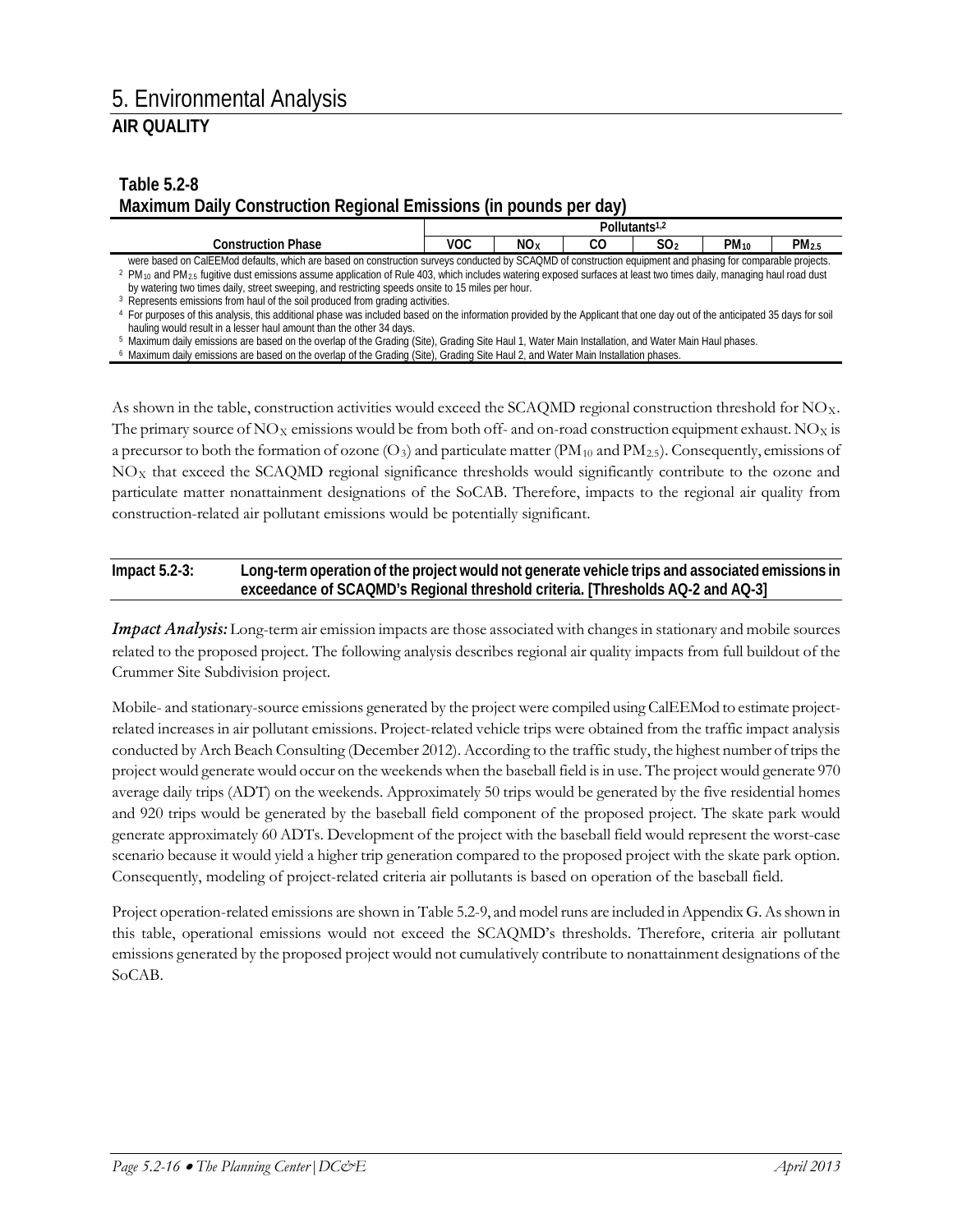|                                                                                                  | Pollutants (lb/day) |                 |          |                 |                         |                   |  |  |
|--------------------------------------------------------------------------------------------------|---------------------|-----------------|----------|-----------------|-------------------------|-------------------|--|--|
| Source                                                                                           | <b>VOC</b>          | NO <sub>X</sub> | CO       | SO <sub>2</sub> | <b>PM</b> <sub>10</sub> | PM <sub>2.5</sub> |  |  |
| <b>Summer</b>                                                                                    |                     |                 |          |                 |                         |                   |  |  |
| Area                                                                                             | 1                   | 0               | $\leq$ 1 | 0               | $\leq$ 1                | $\leq$ 1          |  |  |
| Energy                                                                                           | $\leq$ 1            | $\leq$ 1        | $\leq$ 1 | $\Omega$        | $\Omega$                | $\mathbf 0$       |  |  |
| Mobile                                                                                           | 4                   | 3               | 37       | $\leq$ 1        | 10                      | $\leq$ 1          |  |  |
| <b>Total Emissions</b>                                                                           | 5                   | 3               | 38       | $\leq$ 1        | 10                      |                   |  |  |
| <b>SCAQMD Regional Threshold</b>                                                                 | 55                  | 55              | 550      | 150             | 150                     | 55                |  |  |
| <b>Exceeds Regional Threshold?</b>                                                               | No                  | No              | No       | <b>No</b>       | No                      | No                |  |  |
| Winter                                                                                           |                     |                 |          |                 |                         |                   |  |  |
| Area                                                                                             | 1                   | $\Omega$        | $\leq$ 1 | $\Omega$        | $\leq$ 1                | $\leq$ 1          |  |  |
| Energy                                                                                           | $\leq$ 1            | $\leq$ 1        | $\leq$ 1 | $\mathbf 0$     | 0                       | $\mathbf 0$       |  |  |
| Mobile                                                                                           | 4                   | 4               | 36       | $\leq$ 1        | 10                      |                   |  |  |
| <b>Total Emissions</b>                                                                           | 5                   | 4               | 36       | $\leq$ 1        | 10                      |                   |  |  |
| <b>SCAQMD Regional Threshold</b>                                                                 | 55                  | 55              | 550      | 150             | 150                     | 55                |  |  |
| <b>Exceeds Regional Threshold?</b>                                                               | No                  | <b>No</b>       | No       | No              | No                      | No                |  |  |
| Source: CalEEMod Version 2011.1.1.<br>Note: Totals may not total to 100 percent due to rounding. |                     |                 |          |                 |                         |                   |  |  |

### **Table 5.2-9 Regional Operational Emissions (in pounds per day)**

#### **Impact 5.2-4: Construction of the proposed project would not expose sensitive receptors to substantial pollutant concentrations. [Threshold AQ-4]**

*Impact Analysis:* The proposed project could expose sensitive receptors to elevated pollutant concentrations during construction activities if it would cause or contribute significantly to elevated levels. Unlike the mass of construction emissions shown in the regional emissions analysis in Table 5.2-8, described in pounds per day, localized concentrations refer to an amount of pollutant in a volume of air (ppm or  $\mu g/m^3$ ) and can be correlated to potential health effects. Health risk assessment is based on risk accumulated over a 70-year lifetime. Given the relatively shortterm construction schedule for activities (0.5 year compared to 70 years), the proposed project would not result in a long-term (i.e., 70 years) substantial source of TAC emissions. Based on this, SCAQMD does not require a risk assessment for short-term emissions generated by diesel exhaust from construction equipment. Therefore, projectrelated diesel particulate matter impacts during construction would not be significant.

LSTs are the amount of project-related emissions (lbs/day) at which localized concentrations (ppm or  $\mu$ g/m<sup>3</sup>) could exceed the ambient air quality standards for criteria air pollutants for which the SoCAB is designated nonattainment. LSTs are based on the size of the project site and distance to the nearest sensitive receptor. Thresholds are based on the California AAQS, which are the most stringent AAQS, established to provide a margin of safety in the protection of the public health and welfare. They are designed to protect sensitive receptors most susceptible to further respiratory distress, such as asthmatics, the elderly, very young children, people already weakened by other disease or illness, and persons engaged in strenuous work or exercise.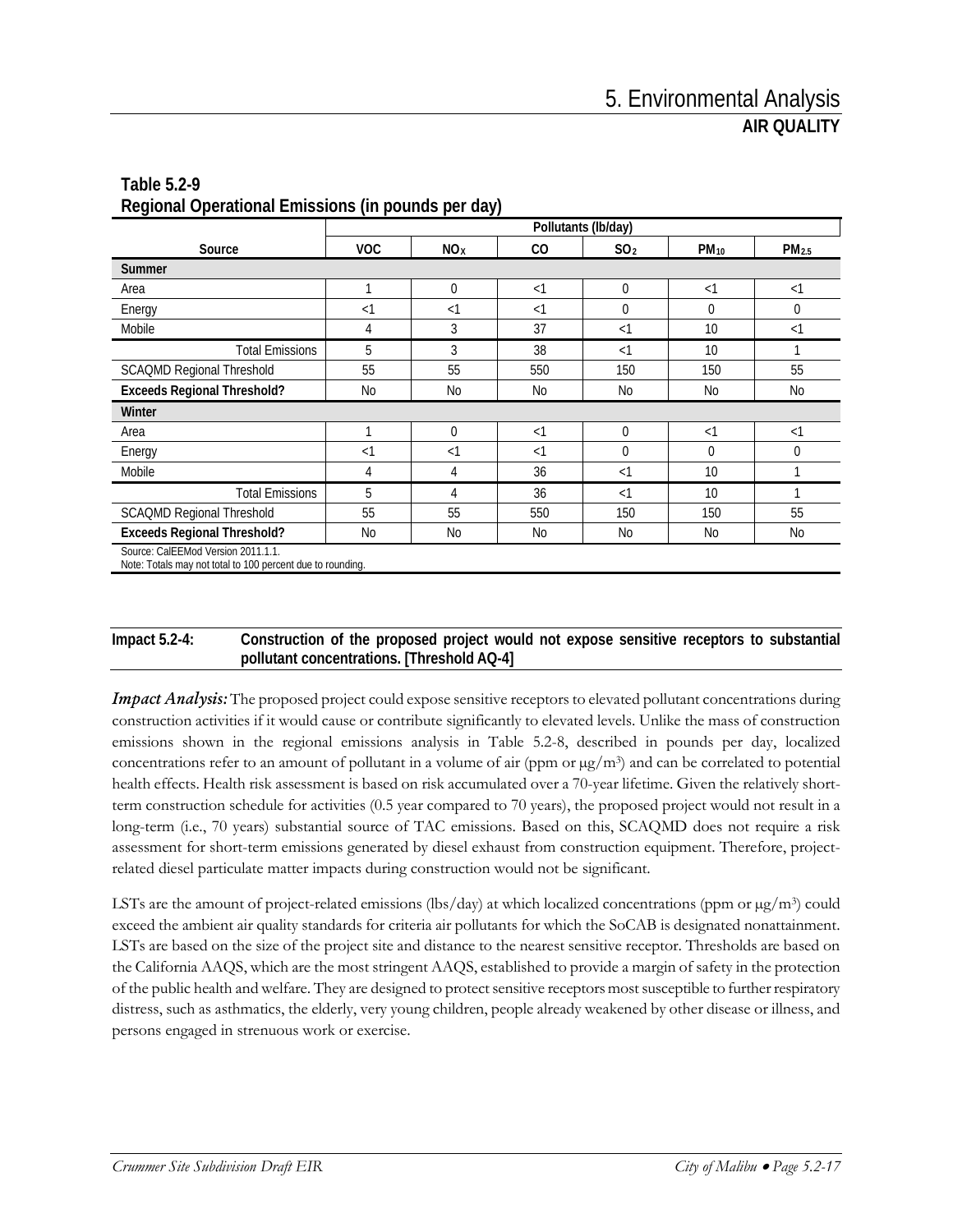# **AIR QUALITY**

#### **Localized Construction Analysis**

Onsite construction emissions generated are shown in Table 5.2-10. As shown in the table, maximum daily construction emissions would not exceed the SCAQMD LSTs for  $NO_{X}$ , CO,  $PM_{10}$ , and  $PM_{2.5}$ . Therefore, construction emissions would not exceed the CAAQS and the project construction would not expose sensitive receptors to substantial pollutant concentrations. Localized air quality impacts from construction activities would be less than significant.

|                                      | Pollutants (lb/day) <sup>1,2</sup> |                |                |              |  |  |  |
|--------------------------------------|------------------------------------|----------------|----------------|--------------|--|--|--|
| Source                               | NO <sub>x</sub>                    | CO             | $PM_{10}$      | PM2.5        |  |  |  |
| <b>Year 2014</b>                     |                                    |                |                |              |  |  |  |
| Grading (Site)                       | 37                                 | 20             | 7              | 5            |  |  |  |
| Grading Site Haul 13                 | 0                                  | $\overline{0}$ | < 1            | < 1          |  |  |  |
| Grading Site Haul 23,4               | 0                                  | 0              | < 1            | < 1          |  |  |  |
| District 29 Water Main Installation  | 15                                 | 10             | 1              | $\mathbf{1}$ |  |  |  |
| District 29 Water Main Haul          | $\overline{0}$                     | $\overline{0}$ | $\overline{0}$ | 0            |  |  |  |
| Home Pad Installation                | $\overline{7}$                     | 5              | 1              | $\mathbf{1}$ |  |  |  |
| Road Hogging                         | $\overline{4}$                     | 4              | < 1            | $\leq$ 1     |  |  |  |
| Road Base Installation               | 23                                 | 13             | 1              | $\mathbf{1}$ |  |  |  |
| Road Grading                         | 6                                  | 4              | 1              | $\leq$ 1     |  |  |  |
| Road Paving                          | 10                                 | $\overline{7}$ | 1              | $\mathbf{1}$ |  |  |  |
| Trenching (Site)                     | < 1                                | 1              | < 1            | <1           |  |  |  |
| <b>Backfill/Fine Grading</b>         | 13                                 | 10             | 1              | $\mathbf{1}$ |  |  |  |
| Piling Installation                  | 6                                  | 3              | $\leq$ 1       | $\leq$ 1     |  |  |  |
| Skate Park Installation              | $\overline{7}$                     | 4              | <1             | $\leq$ 1     |  |  |  |
| Demolition (Maintenance Shed)        | $\overline{2}$                     | 2              | <1             | $\leq$ 1     |  |  |  |
| Building Shell Lots 1 and 2          | 18                                 | 13             | 1              | $\mathbf{1}$ |  |  |  |
| <b>Year 2015</b>                     |                                    |                |                |              |  |  |  |
| Skate Park Installation              | 6                                  | 4              | $<$ 1          | <1           |  |  |  |
| Building Shell Lots 1 and 2          | 17                                 | 13             | 1              | $\mathbf{1}$ |  |  |  |
| Building Shells Lots 3 and 4         | 17                                 | 13             | 1              | $\mathbf{1}$ |  |  |  |
| <b>Building Shell Lot 5</b>          | 11                                 | 9              | 1              | $\mathbf{1}$ |  |  |  |
| Finishing Homes - Lots 1 and 2       | 5                                  | $\sqrt{4}$     | <1             | $\leq$ 1     |  |  |  |
| Finishing Homes - Lots 3 and 4       | 3                                  | 3              | $\leq$ 1       | $\leq$ 1     |  |  |  |
| Finishing Home - Lot 5               | 3                                  | 3              | $\leq$ 1       | $\leq$ 1     |  |  |  |
| <b>Year 2016</b>                     |                                    |                |                |              |  |  |  |
| Finishing Homes - Lots 1 and 2       | 4                                  | 4              | $<$ 1          | <1           |  |  |  |
| Finishing Homes - Lots 3 and 4       | 3                                  | 3              | <1             | $\leq$ 1     |  |  |  |
| Finishing Home - Lot 5               | 3                                  | 3              | <1             | $\leq$ 1     |  |  |  |
| Architectural Coating - Lots 1 and 2 | $\overline{2}$                     | 2              | $<$ 1          | <1           |  |  |  |
| Architectural Coating - Lots 3 and 4 | $\overline{2}$                     | 2              | $<$ 1          | $\leq$ 1     |  |  |  |
| Architectural Coating - Lot 5        | $\overline{2}$                     | $\overline{2}$ | $\leq$ 1       | $\leq$ 1     |  |  |  |

**Table 5.2-10 Regional Construction Emissions Compared to SCAQMD's Screening-Level LSTs**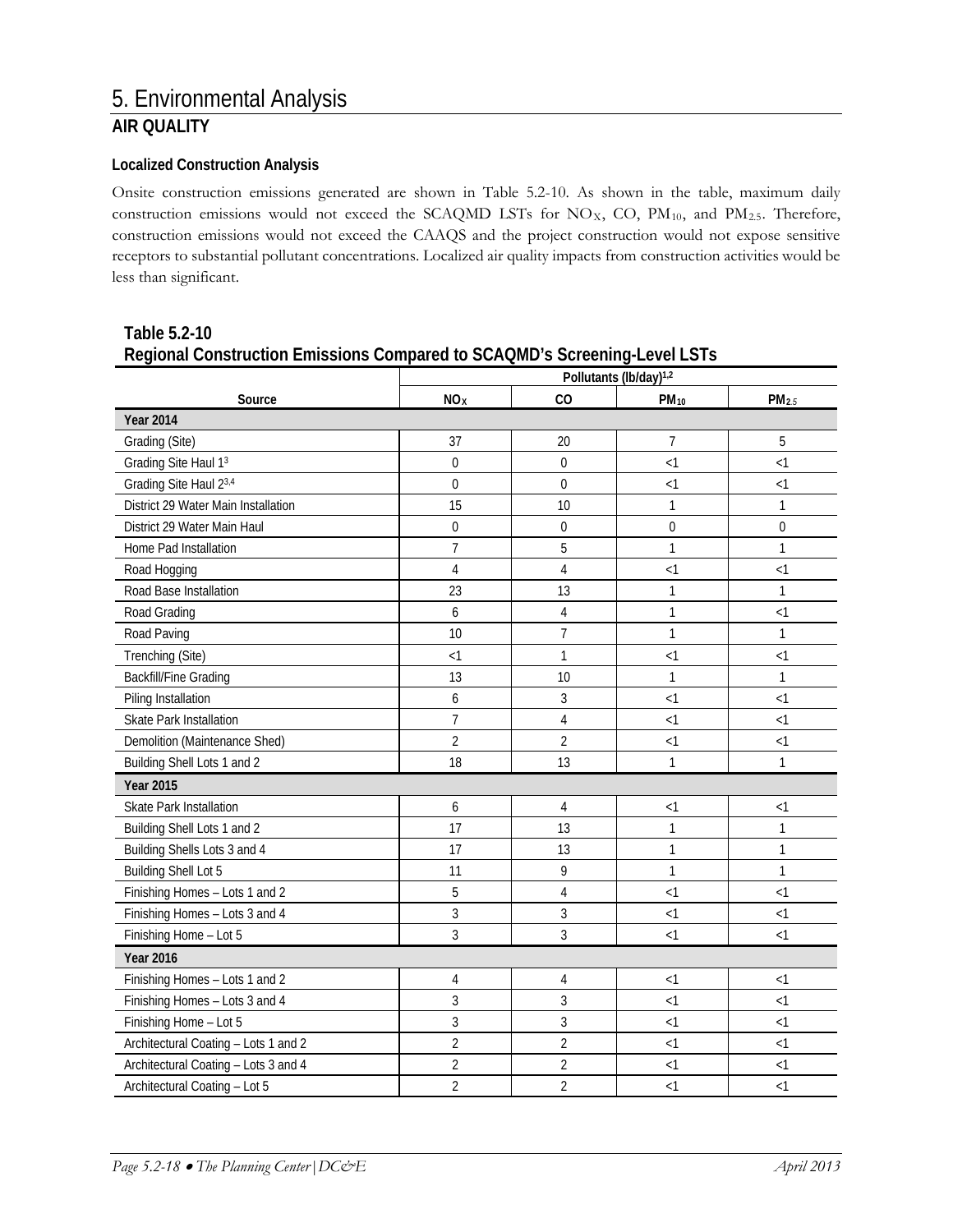### **Table 5.2-10 Regional Construction Emissions Compared to SCAQMD's Screening-Level LSTs**

|                                              | Pollutants (lb/day) <sup>1,2</sup> |       |           |                   |  |  |  |
|----------------------------------------------|------------------------------------|-------|-----------|-------------------|--|--|--|
| Source                                       | NO <sub>x</sub>                    | CO.   | $PM_{10}$ | PM <sub>2.5</sub> |  |  |  |
| <b>Year 2017</b>                             |                                    |       |           |                   |  |  |  |
| Finishing Home - Lot 5                       |                                    |       |           |                   |  |  |  |
| Architectural Coating - Lot 5                |                                    |       |           |                   |  |  |  |
| Finish Common Area                           |                                    |       |           |                   |  |  |  |
| Paving                                       |                                    |       |           |                   |  |  |  |
| Overall Maximum Daily Emissions <sup>5</sup> | 50                                 | 30    | 8         | 5.67              |  |  |  |
| <b>SCAQMD Threshold</b>                      | 196                                | 1.296 | 26        | 6.51              |  |  |  |
| <b>Exceeds Threshold?</b>                    | No                                 | No    | No        | <b>No</b>         |  |  |  |

Source: CalEEMod Version 2011.1.1., and SCAQMD, Localized Significance Methodology, 2006, October, Appendix A. Construction PM<sub>10</sub>, and PM<sub>2.5</sub> LSTs are based on 4.0 acres disturbed per day with receptors (southern residences) at 140 feet (43 meters). Construction NOX andCO LSTs are based on 4.0 acres disturbed per day with receptors (existing baseball field) at 82 feet (25 meters). In accordance with SCAQMD methodology, only on-site stationary sources and mobile equipment occurring on the project site are included in the analysis. Use of the existing fields by a receptor would be intermittent and relatively short in duration. Furthermore, the majority of events (i.e., games) would be held during the weekends and therefore would not coincide with construction activities which would only occur during the weekdays.

Notes: Totals may not total to 100 percent due to rounding.

<sup>1</sup> Air quality modeling based on a construction schedule and equipment provided by the Applicant and the haul amounts are based on the development of the 5 single-family homes with the skate park scenario. Where specific construction information was not available, construction assumptions were based on CalEEMod defaults.

<sup>2</sup> Includes implementation of fugitive dust control measures required by SCAQMD under Rule 403, including watering disturbed areas a minimum of two times per<br>day, reducing speed limit to 15 miles per hour on unpaved surfa

<sup>3</sup> Represents emissions from haul of the soil produced from grading activities.<br><sup>4</sup> For purposes of this analysis, this additional phase was included based on the information provided by the Applicant that one day out of soil hauling would result in a lesser haul amount than the other 34 days.

<sup>5</sup> Maximum daily emissions are based on the overlap of the Grading (Site), Grading Site Haul 1, Water Main Installation, and Water Main Haul phases.

#### **Impact 5.2-5: Operation of the proposed project would not expose sensitive receptors to substantial pollutant concentrations. [Threshold AQ-4]**

*Impact Analysis:* Operation of the proposed project would not generate substantial quantities of emission from onsite, stationary sources. Land uses that have the potential to generate substantial stationary sources of emissions that would require a permit from SCAQMD include industrial land uses, such as chemical processing, and warehousing operations where substantial truck idling could occur onsite. The proposed project would require occasional use of landscaping equipment for either field and/or landscaping maintenance. Air pollutant emissions generated from these activities are nominal, and no significant impact would occur.

#### **CO Hotspot Analysis**

Areas of vehicle congestion have the potential to create pockets of CO called hot spots. These pockets have the potential to exceed the state one-hour standard of 20 ppm or the eight-hour standard of 9 ppm. At the time of the 1993 Handbook, the SoCAB was designated nonattainment under the California AAQS and National AAQS for CO. With the turnover of older vehicles, introduction of cleaner fuels, and implementation of control technology on industrial facilities, CO concentrations in the SoCAB and in the state have steadily declined. In 2007, the SoCAB was designated in attainment for CO under both the California AAQS and National AAQS. The CO hot spot analysis conducted for the attainment by SCAQMD for busiest intersections in Los Angeles during the peak morning and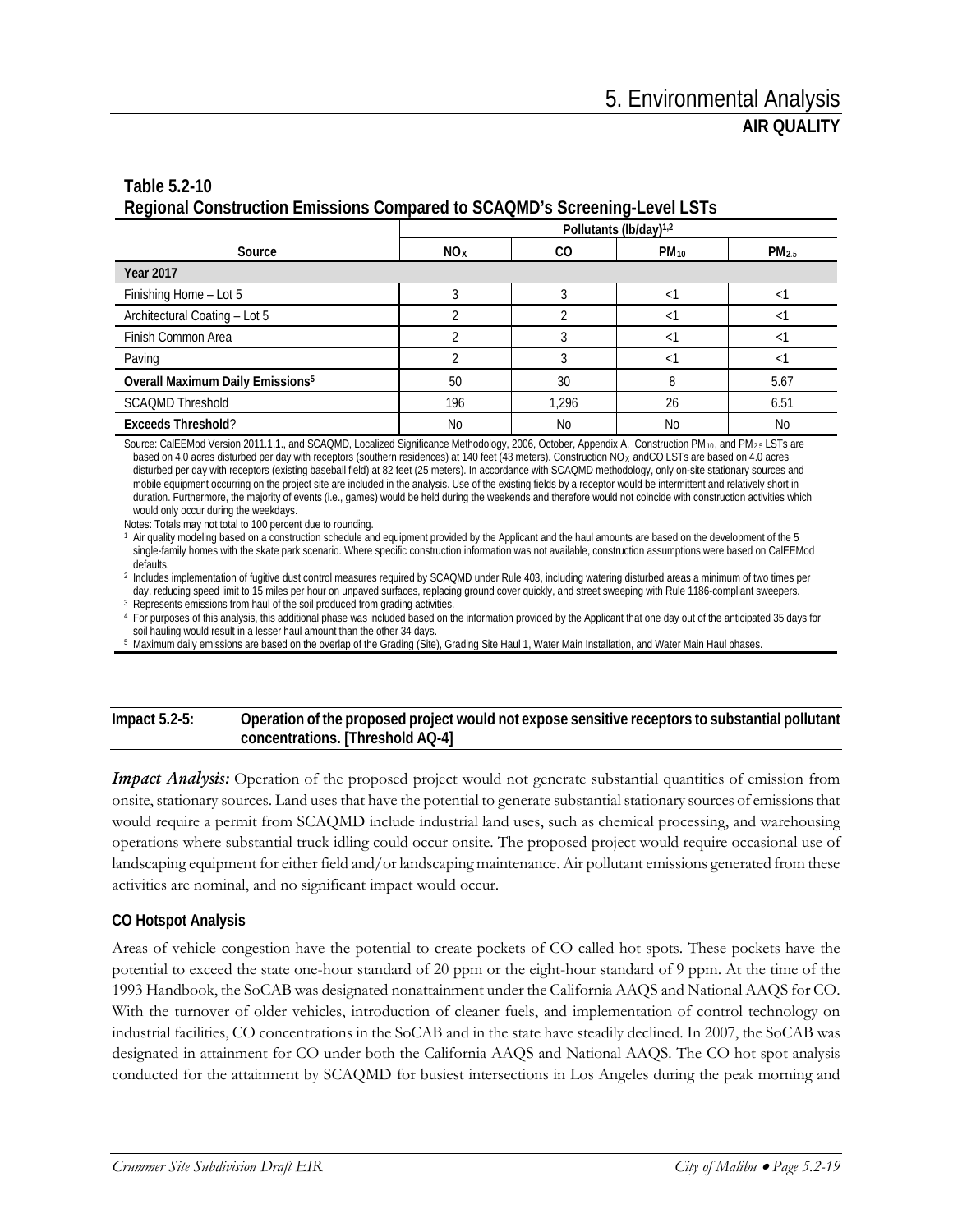# 5. Environmental Analysis

## **AIR QUALITY**

afternoon periods plan did not predict a violation of CO standards. [5](#page-19-0) As identified in SCAQMD's 2003 AQMP and the 1992 Federal Attainment Plan for Carbon Monoxide (1992 CO Plan), peak carbon monoxide concentrations in the SoCAB in previous years, prior to redesignation, were a result of unusual meteorological and topographical conditions and not a result of congestion at a particular intersection.

Under existing and future vehicle emission rates, a project would have to increase traffic volumes at a single intersection by more than 44,000 vehicles per hour—or 24,000 vehicles per hour where vertical and/or horizontal air does not mix—in order to generate a significant CO impact (BAAQMD 2011). The proposed project would not produce the volume of traffic required to generate a CO hotspot. The highest number of trips generated would be 970 average daily trips with a high of 97 peak hour trips during the Saturday midday peak hour. Therefore, CO hotspots are not an environmental impact of concern for the proposed project. Localized air quality impacts related to mobilesource emissions would therefore be less than significant.

#### **Impact 5.2-6: Proximity to the Pacific Coast Highway would not expose sensitive receptors to substantial pollutant concentrations. [Threshold AQ-4]**

*Impact Analysis:* Recent air pollution studies have shown an association between proximity to major air pollution sources and a variety of health effects, which are attributed to a high concentration of air pollutants. Because sensitive land uses are outside CARB jurisdiction, CARB established the Air Quality and Land Use Handbook: A Community Health Perspective in May 2005 to address the siting of sensitive land uses in the vicinity of freeways, distribution centers, rail yards, ports, refineries, chrome-plating facilities, dry cleaners, and gasoline-dispensing facilities (CARB 2005). This guidance document was developed as a tool for assessing compatibility and associated health risks when placing sensitive receptors near existing pollution sources. CARB recommendations are based on data that show that localized air pollution exposures can be reduced by as much as 80 percent by following CARB minimum distance separations.

CARB's recommendations on the siting of new sensitive land uses were developed from a compilation of recent studies that evaluated data on the adverse health effects from proximity to air pollution sources. The key observation in these studies is that close proximity to air pollution sources substantially increases exposure and the potential for adverse health effects relative to the existing background concentrations in the air basin. However, the impact of air pollution from these sources is on a gradient that at some point becomes indistinguishable from the regional air pollution problem. Guidance from CARB and the California Air Pollutant Control Officer's Association (CAPCOA) recommends the evaluation of vehicle-generated emissions when freeways with daily volumes of 100,000 vehicles or more per day are within 500 feet of sensitive land uses (CARB 2005); CAPCOA 2009).

The project site abuts the Pacific Coast Highway. According to Caltrans, Pacific Coast Highway, east of Malibu Canyon road had traffic volumes of 36,500 average annual daily trips (AADT) in 2011 (Caltrans 2012). Because traffic volumes on Pacific Coast Highway are substantially lower than 100,000 vehicles per day, placement of residential uses proximate to the highway would not expose sensitive receptors to substantial air pollutant concentrations.

<span id="page-19-0"></span> <sup>5</sup> The four intersections were: Long Beach Boulevard and Imperial Highway; Wilshire Boulevard and Veteran Avenue; Sunset Boulevard and Highland Avenue; and La Cienega Boulevard and Century Boulevard. The busiest intersection evaluated (Wilshire and Veteran) had a daily traffic volume of approximately 100,000 vehicles per day with LOS E in the morning peak hour and LOS F in the evening peak hour.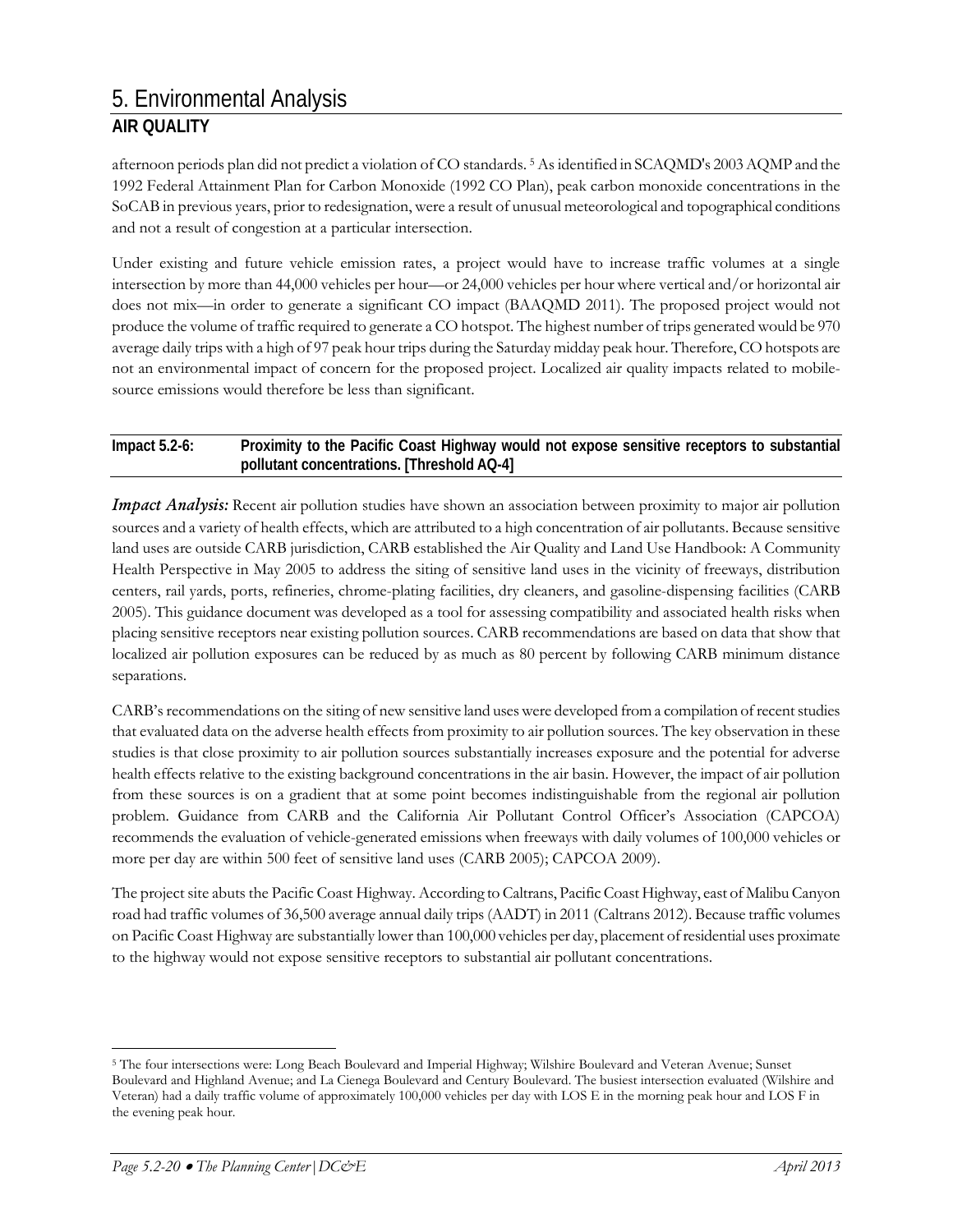### **5.2.4 Cumulative Impacts**

In accordance with SCAQMD's methodology, any project that produces a significant project-level regional air quality impact in an area that is in nonattainment contributes to the cumulative impact. Cumulative projects within the local area include new development and general growth within the project area. The greatest source of emissions within the SoCAB is mobile sources. Due to the extent of the area potentially impacted from cumulative project emissions (i.e., the SoCAB), SCAQMD considers a project cumulatively significant when project-related emissions exceed the SCAQMD regional emissions thresholds shown in Table 5.2-4. No significant cumulative impacts were identified with regard to CO hotspots.

### **Construction**

The SoCAB is designated nonattainment for  $O_3$ ,  $PM_{2.5}$ ,  $PM_{10}$ , and lead (Los Angeles County only) under the California and National AAQS and nonattainment for NO<sub>2</sub> under the California AAQS.<sup>[6](#page-20-0)</sup> Construction of cumulative projects will further degrade the regional and local air quality. Air quality will be temporarily impacted during construction activities. However, with implementation of Mitigation Measure 2-1, construction emissions associated with the proposed project would not exceed the SCAQMD's regional construction emissions thresholds. Therefore, the project's contribution to cumulative air quality impacts would be less than cumulatively considerable and would be less than significant.

### **Operation**

For operational air quality emissions, any project that does not exceed or can be mitigated to less than the daily regional threshold values is not considered by the SCAQMD to be a substantial source of air pollution and does not add significantly to a cumulative impact. Operation of the project would not result in emissions in excess of the SCAQMD regional emissions thresholds for long-term operation for VOC, NO<sub>x</sub>, CO, SO<sub>X</sub>, PM<sub>10</sub>, and PM<sub>2.5</sub>. Therefore, the project's contribution to cumulative air quality impacts would be less than significant.

# **5.2.5 Existing Regulations and Standard Conditions**

- SCAQMD Rule 201: Permit to Construct
- SCAQMD Rule 402: Nuisance Odors
- SCAQMD Rule 403: Fugitive Dust
- SCAQMD Rule 1113: Architectural Coatings
- SCAQMD Rule 1403: Asbestos Emissions from Demolition/Renovation Activities
- SCAQMD Rule 1186: Street Sweeping
- CARB Rule 2480 (13 CCR 2480): Airborne Toxics Control Measure to Limit School Bus Idling and Idling at Schools: limits nonessential idling for commercial trucks and school buses within 100 feet of a school.

<span id="page-20-0"></span> $6$  CARB approved the SCAQMD's request to redesignate the SoCAB from serious nonattainment for  $PM_{10}$  to attainment for  $PM_{10}$ under the national AAQS on March 25, 2010, because the SoCAB has not violated federal 24-hour PM<sub>10</sub> standards during the period from 2004 to 2007. However, the EPA has not yet approved this request.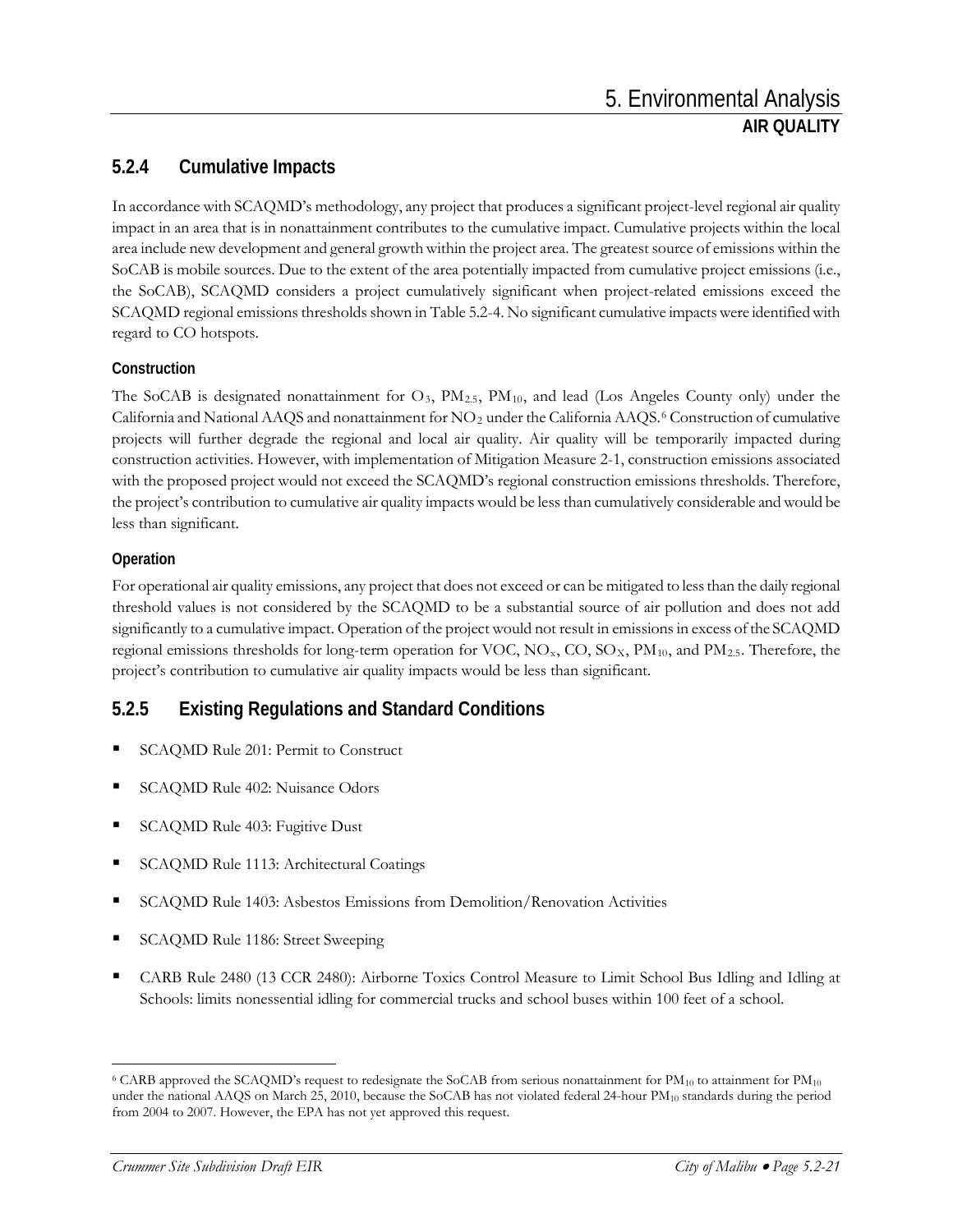# 5. Environmental Analysis

### **AIR QUALITY**

- CARB Rule 2485(13 CCR 2485): Airborne Toxic Control Measure to Limit Diesel-Fuel Commercial Vehicle Idling: limits nonessential idling to five minutes or less for commercial trucks.
- CARB Rule 2449(13 CCR 2449): In-Use Off-Road Diesel Idling Restricts: limits nonessential idling to five minutes or less for diesel-powered off-road equipment.
- Building Energy Efficiency Standards (Title 24)
- Appliance Energy Efficiency Standards (Title 20)
- Motor Vehicle Standards (AB 1493)

### **5.2.6 Level of Significance Before Mitigation**

Upon implementation of regulatory requirements and standard conditions of approval, the following impacts would be less than significant: 5.2-1, 5.2-3, 5.2-4, 5.2-5, and 5.2-6.

Without mitigation, the following impact would be **potentially significant**:

 Impact 5.2-2 Construction activities associated with the proposed project would generate short-term emissions in exceedance of SCAQMD'S threshold criteria for  $NO<sub>X</sub>$  and would therefore contribute to the ozone  $(O_3)$  and particulate matter (PM<sub>10</sub> and PM<sub>2.5</sub>) nonattainment designations of the SoCAB.

### **5.2.7 Mitigation Measures**

### **Impact 5.2-2**

### **Exhaust Emissions**

- 2-1 The construction contractor shall implement the following measures to reduce construction exhaust emissions during grading and construction activities:
	- The construction contractor shall ensure that all construction equipment is properly serviced and maintained to the manufacturer's standards to reduce operational emissions.
	- The construction contractor shall limit nonessential idling of construction equipment to no more than five consecutive minutes.
	- Where feasible, use haul trucks with engines that are 2010 or newer for soil import and export activities.
	- The construction contractor shall limit soil hauling activities associated with the site grading phase to a maximum of 38 trucks per day (76 one-way soil haul trips per day for haul trips).
	- The construction contractor shall use USEPA-rated Tier 3 construction engines for equipment rated at 50 horsepower or greater for general site grading activities. Tier 3 engines between 90 and 750 horsepower are available for 2006 to 2008 model years.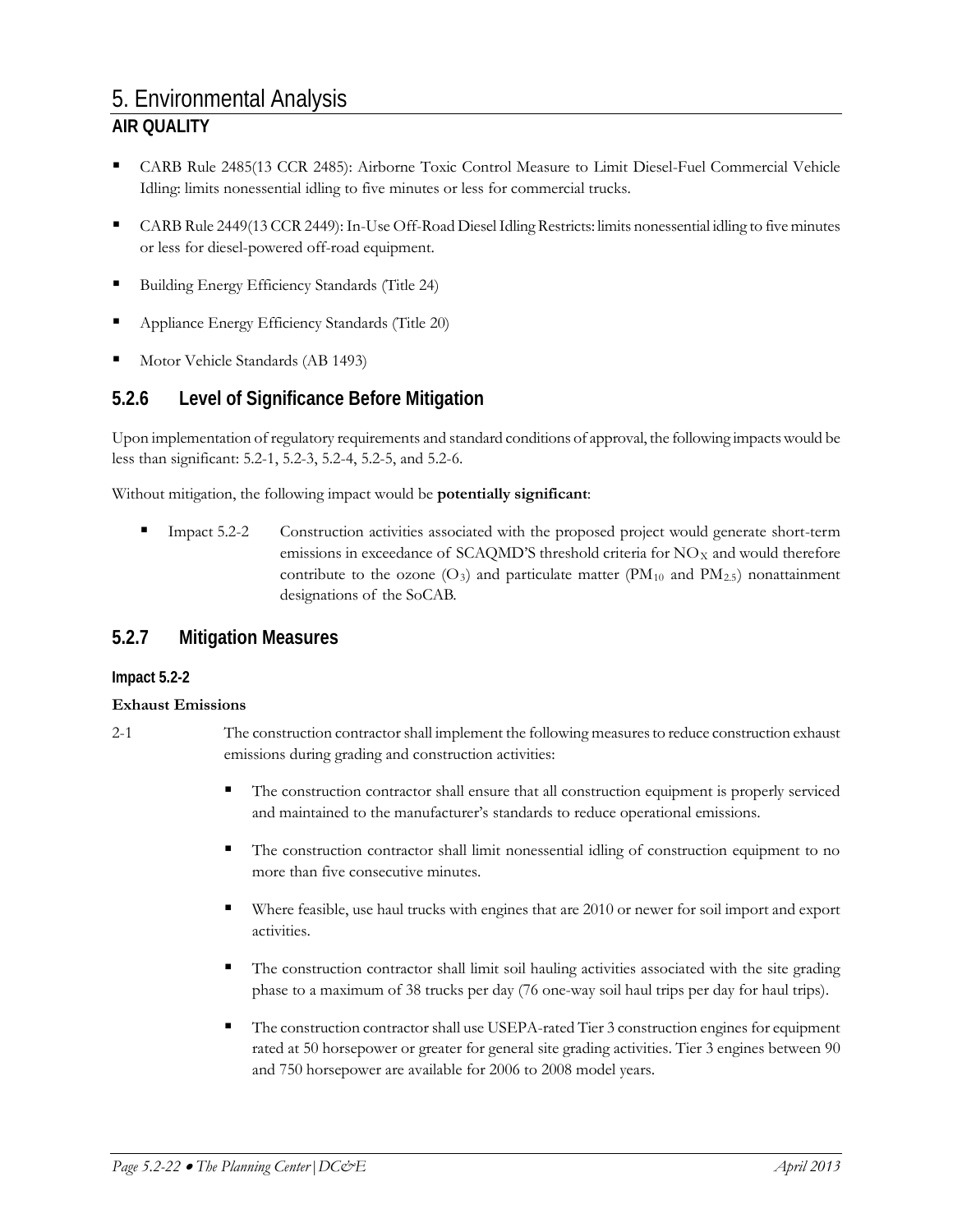A list of construction equipment by type and model year shall be maintained by the construction contractor onsite.

These requirements shall be noted on all construction management plans and verified by the City of Malibu during site grading activities.

### **5.2.8 Level of Significance After Mitigation**

### **Impact 5.2-2**

Mitigation Measure 2-1 caps the number of haul truck to no more than 38 trucks (76 truck trips) per day to minimize off-site emissions of  $NO<sub>x</sub>$  from haul trucks. Mitigation Measure 2-1 also requires the construction contractor to use newer, USEPA-rated Tier 3, equipment to reduce onsite emissions from offroad construction equipment during grading activities. As shown in Table 5.2-11, the application of these two requirements would reduce constructionrelated regional  $NO<sub>X</sub>$  emissions to below the SCAQMD regional  $NO<sub>X</sub>$  threshold. Therefore, with implementation of mitigation, Impact 5.2-2 would be less than significant.

|                                     | ,,<br>Pollutants <sup>1,2,3</sup> |                 |          |                 |                |                   |  |
|-------------------------------------|-----------------------------------|-----------------|----------|-----------------|----------------|-------------------|--|
| <b>Construction Phase</b>           | <b>VOC</b>                        | NO <sub>X</sub> | CO       | SO <sub>2</sub> | $PM_{10}$      | PM <sub>2.5</sub> |  |
| <b>Year 2014</b>                    |                                   |                 |          |                 |                |                   |  |
| Grading (Site)                      | 3                                 | 18              | 20       | <1              | $\overline{7}$ | 4                 |  |
| Grading Site Haul 1                 | 6                                 | 57              | 32       | <1              | 5              | 3                 |  |
| Grading Site Haul 2                 | 5                                 | 48              | 27       | $\leq$ 1        | 4              | $\overline{2}$    |  |
| District 29 Water Main Installation | $\overline{2}$                    | 15              | 11       | <1              | 1              | 1                 |  |
| District 29 Water Main Haul         | $\leq$ 1                          | $\leq$ 1        | $\leq$ 1 | $\theta$        | $\leq$ 1       | $\leq$ 1          |  |
| Home Pad Installation               | 2                                 | 7               | 6        | $\leq$ 1        | 1              | 1                 |  |
| Road Hogging                        | 1                                 | 5               | 4        | <1              | 1              | $\leq$ 1          |  |
| Road Base Installation              | 5                                 | 29              | 17       | <1              | $\overline{2}$ |                   |  |
| Road Grading                        | 1                                 | 6               | 5        | $\leq$ 1        | 1              | $\leq$ 1          |  |
| Road Paving                         | $\overline{2}$                    | 11              | 8        | $\leq$ 1        | 1              | 1                 |  |
| Trenching (Site)                    | $\overline{2}$                    | 11              | 10       | $\leq$ 1        | 1              |                   |  |
| <b>Backfill/Fine Grading</b>        | 3                                 | 20              | 19       | $\leq$ 1        | $\overline{2}$ | $\mathbf{1}$      |  |
| Piling Installation                 | 1                                 | 6               | 4        | <1              | $\leq$ 1       | $\leq$ 1          |  |
| <b>Skate Park Installation</b>      | 1                                 | 7               | 6        | <1              | 1              | $\leq$ 1          |  |
| Demolition (Maintenance Shed)       | $\leq$ 1                          | 3               | 3        | $\Omega$        | $\leq$ 1       | $\leq$ 1          |  |
| Building Shell Lots 1 and 2         | 3                                 | 19              | 14       | $\leq$ 1        | 1              | $\mathbf{1}$      |  |
| <b>Year 2015</b>                    |                                   |                 |          |                 |                |                   |  |
| Skate Park Installation             | 1                                 | $\overline{7}$  | 5        | <1              | $\mathbf{1}$   | $\leq$ 1          |  |
| Building Shell Lots 1 and 2         | $\overline{2}$                    | 18              | 14       | <1              | 1              | 1                 |  |
| Building Shells Lots 3 and 4        | $\overline{2}$                    | 18              | 14       | $<$ 1           | 1              | 1                 |  |
| <b>Building Shell Lot 5</b>         | $\overline{2}$                    | 12              | 10       | $\leq$ 1        | 1              | $\mathbf{1}$      |  |
| Finishing Homes - Lots 1 and 2      | 1                                 | 5               | 5        | $\leq$ 1        | $\leq$ 1       | $\leq$ 1          |  |
| Finishing Homes - Lots 3 and 4      | 1                                 | 4               | 4        | $\leq$ 1        | $<$ 1          | $\leq$ 1          |  |
| Finishing Home - Lot 5              | <1                                | 3               | 3        | $\leq$ 1        | $\leq$ 1       | $\leq$ 1          |  |

### **Table 5.2-11 Maximum Daily Construction Regional Emissions – Mitigated (in pounds per day)**